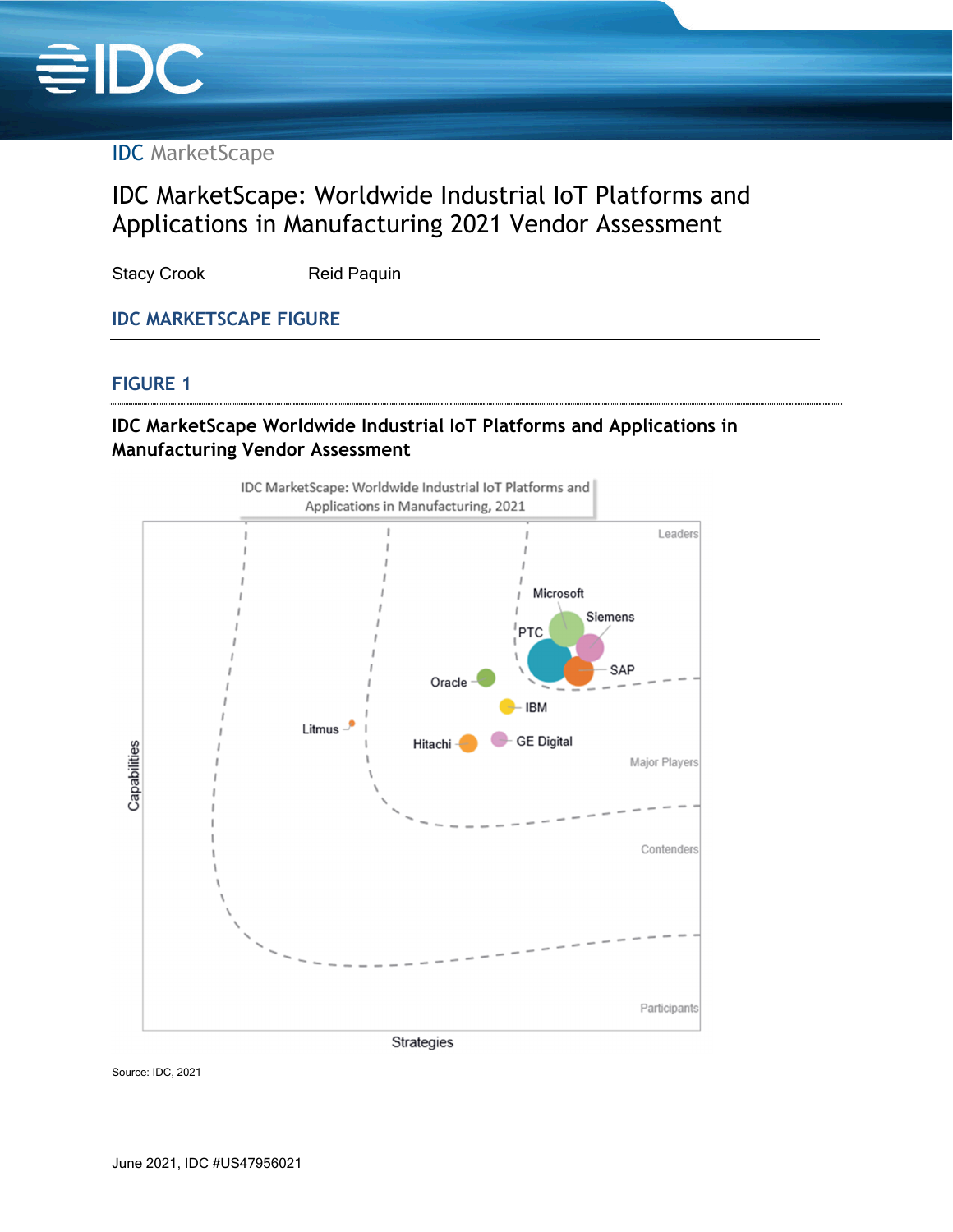Please see the Appendix for detailed methodology, market definition, and scoring criteria.

#### **IDC OPINION**

While the entire world has had to deal with the disruption caused by COVID-19, manufacturers, on average, have felt the pressure more than most. In fact, IDC's Worldwide ICT Spending Guide has shown that roughly \$1.3 trillion has been lost because of COVID-19, with the manufacturing industry bearing the greatest impact of the crisis by far. Manufacturers are still struggling to respond to supply chain disruption, evolving government/regulatory requirements, and shifting production capabilities to meet public demand for their goods and services. In response, manufacturers are beginning to define their future success by how well they react to market disruptions. They are doing so through a process IDC calls resilient decision making. This process is the combination of ongoing efficiency measures by manufacturers and a new focus on providing employees with near-real-time information, detailed insights on performance, and analytics to improve the decision-making process

Manufacturers recognize that technology will play a key role in their long-term success. Internet of Things (IoT) in particular, will be among the technologies with the greatest impact on the manufacturing industry over the next five years, especially as remote access to information has become essential. IoT provides manufacturers access to more data than ever before, which can fuel a company's transformation efforts. IoT is pervasive throughout the manufacturing value chain, with ongoing activity across the four primary strategic priorities:

- Supply chain optimization Using IoT and sensors to improve supply chain orchestration
- **Smart manufacturing –** Using IoT and sensors to improve factory performance in the plant
- **Product innovation –** Using IoT and sensors to improve new product introduction (NPI)
- **Field service** Using IoT and sensors to enhance service offerings and delivery

The biggest opportunity for transformation comes from a product/service standpoint. Manufacturers (discrete manufacturers in particular) are looking to IoT-connected products as a way of transforming business models that capitalize on the intersection of products and services. This link between customer products and real-time IoT data is an opportunity for manufacturers to better understand customers, as well as their behaviors and what they value, in order to deliver customized offers.

## **IDC MARKETSCAPE VENDOR INCLUSION CRITERIA**

The vendor inclusion list for this IDC MarketScape is intended to include the most prominent industrial IoT (IIoT) platforms and applications providers focused on the manufacturing industry.

To qualify for this study, an organization had to provide:

- A commercially available and generally available software platform that can be used to build and deploy IoT applications and manage IoT devices
- Native support for industrial protocols within the platform offering, OPC at a minimum
- **Edge application frameworks and runtimes, in addition to cloud development capabilities**
- Analytics tools including dashboards and advanced analytics (machine learning/artificial intelligence [ML/AI])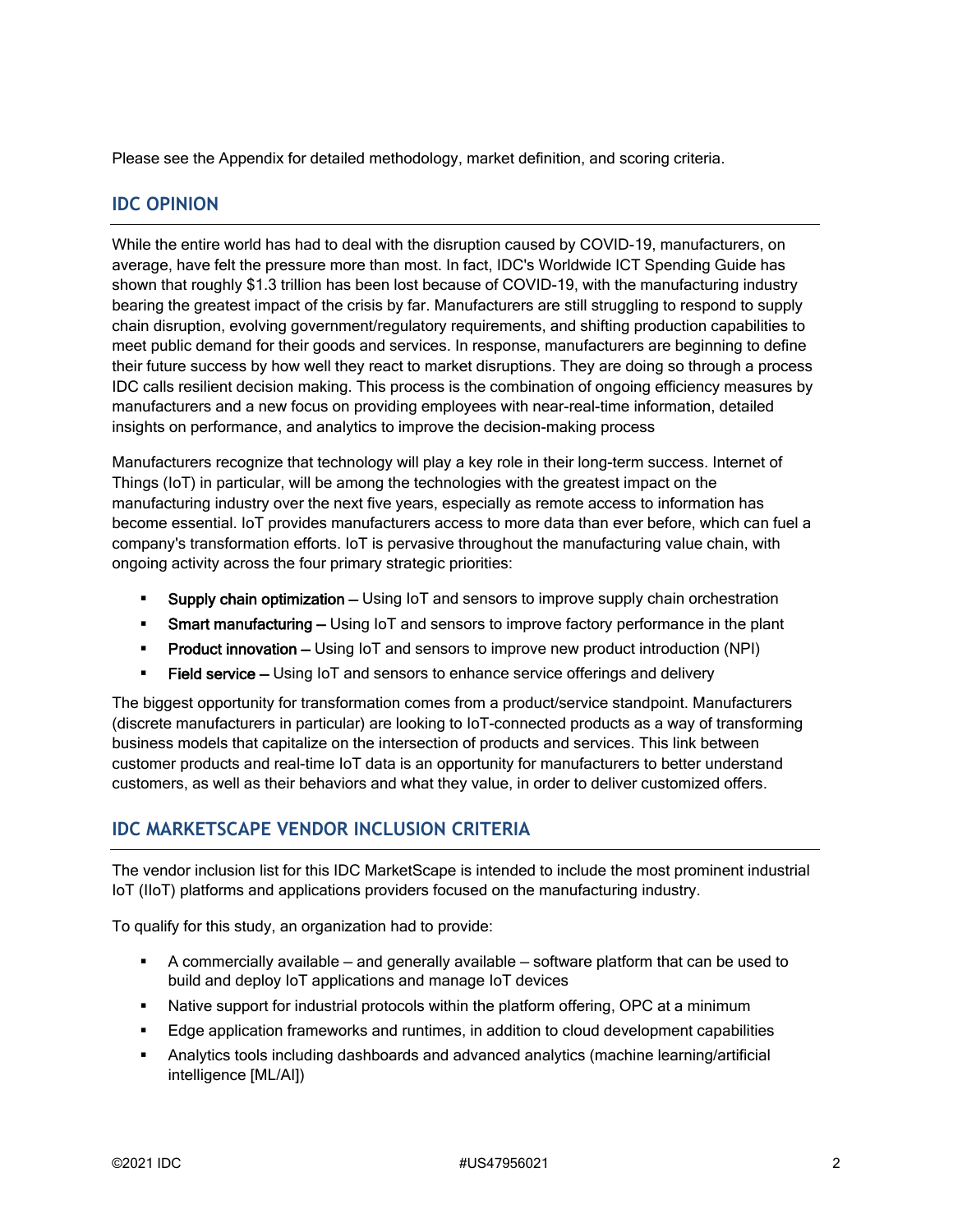- **Security capabilities within the platform architecture**
- Tools to create a "thing model" (This model abstracts raw sensor data into a hierarchical semantic model and presents it as a "thing" to an application.)
- **API access to IoT data**
- **•** Commercially available IoT applications

In addition, participating vendors had to:

- Have cleared at least \$15 million in IoT platforms and applications software revenue for 2020
- Be able to support global IoT deployments (the Americas, EMEA, and APAC)
- Have at least 20% of their current IoT revenue stemming from the manufacturing vertical
- Be able to provide a minimum of two customer references for the manufacturing vertical (Reference customers had to have had at least six months experience with the platforms and applications by January 2021.)

For this IDC MarketScape, vendors had to meet a strict series of criteria as laid out previously. Other vendors that may play in the industrial IoT platforms and applications software space for manufacturers but that did not meet the criteria for inclusion in this document include:

- ABB
- **Altizon**
- **-** Augury
- AVEVA
- AWS
- C3.ai
- **Elevat IoT**
- **-** Honeywell
- **-** Huawei
- **MachineMetrics**
- Plataine
- Schneider Electric
- **SoftwareAG**
- **-** Tulip
- **Uptake**

#### **ADVICE FOR TECHNOLOGY BUYERS**

This IDC MarketScape assessed the capabilities of vendors in three areas: the offering and offering portfolio, the go to market, and the business itself. We suggest technology buyers pay particular attention to these areas, which are discussed in the sections that follow.

#### **Offering and Offering Portfolio**

Platform functionality: In this study, we evaluated the core IoT platform functionality from many aspects, including how applications can access data, device management, data management, analytics, security, app development, deployment options, DevOps support, and the user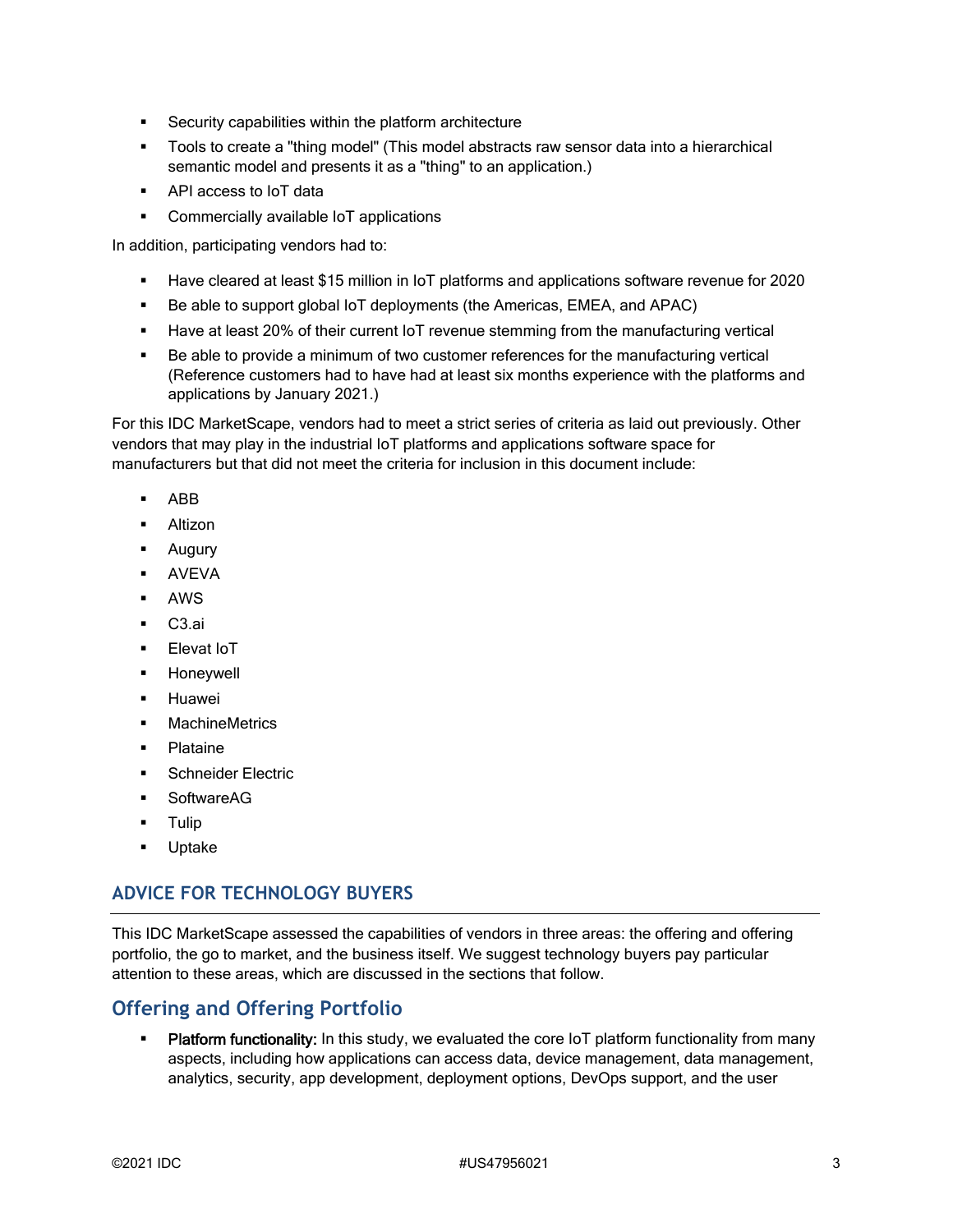interface (UI). However, IoT platforms have varying requirements in terms of the depth of technical skill needed to work with them so organizations should also internally assess their skill sets when choosing an IoT platform.

- Integration: We suggest technology buyers thoroughly vet possible suppliers for their integration capabilities with both the systems that generate the IoT data and the back-end systems they want to integrate this data with:
	- Front-end integration: Although some customization may be unavoidable due to equipment that speaks proprietary protocol formats, vendors that are serious about this space are investing in capabilities to more directly communicate with various types of industrial equipment. In addition to the ability to access the data, such tools may also be able to get data from disparate sources into a common data model so that it can be more readily used by applications.
	- **Back-end integration:** While there are some IoT use cases that can be driven off IoT data alone, we believe much of the value of IoT will be realized by the integration of that data with other key systems driving business processes. In the manufacturing space, we recommend evaluating integration with systems such as ERP, CRM, supply chain, asset management, manufacturing execution systems, and product life-cycle management (PLM).

IIoT platforms and applications vendors should also be able to integrate with historians as these systems hold important historical and contextual information about equipment and processes.

- IIoT data and analytics: As the IoT market matures, and more data becomes available, the opportunity exists to analyze data using various tools and techniques. In addition, the cloud adds the ability to be able to gather data across geographically dispersed areas and do crosssite analysis. However, an effective analytics strategy does require a strong data management foundation that feeds clean, trustworthy, and properly contextualized data into the analytics model. The data and analytics strategy should also take data access into consideration. The more people that can access and work with the data, the more overall value an organization can derive from this valuable asset. Finally, organizations should assess what prebuilt models and algorithms the vendor offers for the manufacturing industry that may be able to speed up their own deployment time.
- Deployment options: Over the past several years, it has become increasingly apparent that, for most organizations, workloads will live in a hybrid cloud, multicloud world. IoT applications are no different, and in fact, they can drive up the complexity by needing to run in offline edge scenarios. It is important to understand how well the vendor you are engaging with can support your unique application deployment needs. In addition to the proper infrastructure to run distributed applications, we would recommend asking if you can use the same programming model for applications that run on different endpoints and if those applications can be managed in a similar way to your other workloads.
- Solution/application portfolio: In recent years, there has been a clear shift by providers in the space to focus more on the outcomes achievable through IoT rather than IoT platforms themselves. This has led to the rise in importance of solution/application portfolio as it will enable manufacturers to quickly deliver results on the outcomes they prioritize. IDC expects this shift to continue to occur as IoT portfolios continue to mature:
	- While IoT can be utilized across the previously mentioned four main manufacturing strategic priorities, platform providers usually have certain use cases they are stronger in than others. IDC recommends that you examine a provider's current portfolio and future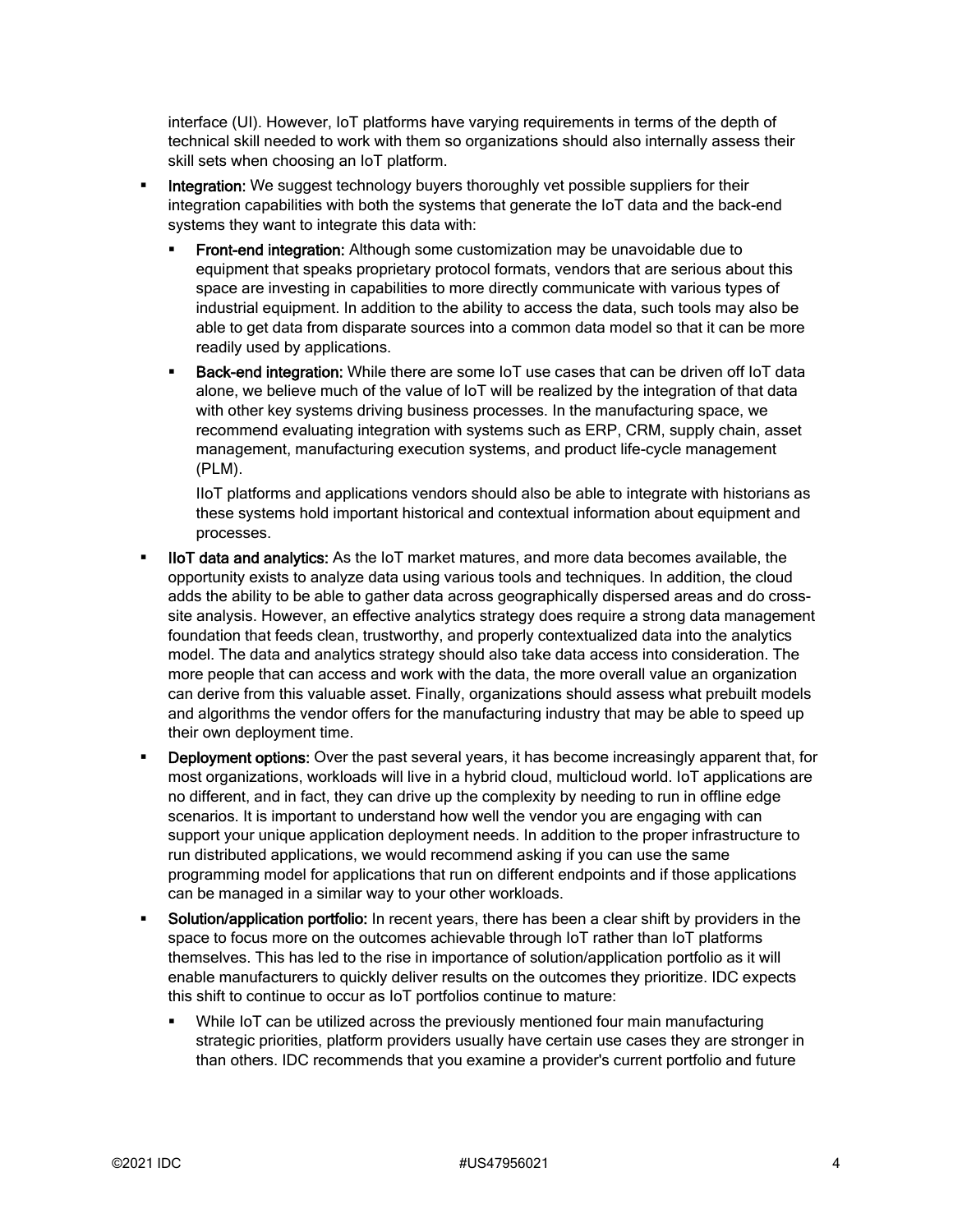road map to ensure it aligns with your overall transformation goals. Select the vendor that can help you achieve results today but also set you up for future success.

#### **Go to Market**

- Ecosystem development: The Internet of Things is highly ecosystem driven, and the development of industry ecosystems is a major trend as the world becomes more and more interconnected. IoT software (as covered in this assessment) is only one part of a full IoT solution, however. Therefore, it is important to understand how well the vendor you are working with has built up its partner ecosystem, specifically in the manufacturing vertical. Organizations we speak with consistently bring this factor up in terms of their choice to work with a certain vendor. A vendor with a strong ecosystem can help customers be successful in a number of ways: by doing pre-integrations with other software, hardware, and connectivity providers that help an organization get to market faster, by helping customers find services companies knowledgeable in their software to make the implementation smoother, by providing user groups that allow organizations to share best practices among themselves, and by providing opportunities to monetize software built on the platform, and more.
- **Customer success:** Historically, many IoT projects failed to move past the proof-of-concept (POC) stage. There is no single reason why this happens, but one of the most prominent causes is that the organization failed to consider how the IoT project fed into the larger digital transformation (DX) goals of the company. We recommend evaluating IoT platform providers that not only have good technology but also take the time to understand — or help you work through — the key goals and KPIs for the project. This consultative approach is important for not only exploring the initial alignment between the vendor offering and your requirements but also ensuring that the vendor's longer-term road map is well synchronized with your strategy.
- **Pricing:** IoT platforms and applications can be priced in a variety of ways. We asked about 4 different types of pricing and licensing terms and 10 different pricing models, and at least one vendor said yes to almost every category. The most common *pricing and licensing term* for IoT platforms and applications is the *subscription model*, and the next is on premises. A few vendors offer consumption-based pricing; none of the vendors that participated in this study offer outcome-based pricing for the platform. For pricing *models* for the platform, the most popular model is tiered pricing based on number of assets or devices. Other popular models are pricing based on named users or pricing based on data streams/tags. For pricing *models* for applications, the most popular model is pricing based on named users; the second is tiered pricing based on number of assets or devices.

We recommend carefully assessing if a pricing model used for a POC will scale, taking into consideration your specific IoT use case and any business models you plan to put in place based on IoT data. It is also prudent to ask vendors if they offer any try-before-you-buy options.

#### **Business**

 Investment in IoT: IoT is a complex phenomenon that spans across heterogeneous hardware, networks, and software — and therefore requires significant investment from vendors for successful market participation. This effort includes not only internal R&D into innovative technology but also externally focused ecosystem development, which beyond the typical partnerships and integrations may also include participation in consortia, test beds, and the like. While not every vendor can invest at the same dollar amount, IDC recommends ensuring that the platform vendor you partner with is seriously invested in IIoT and Industry 4.0 for the long run.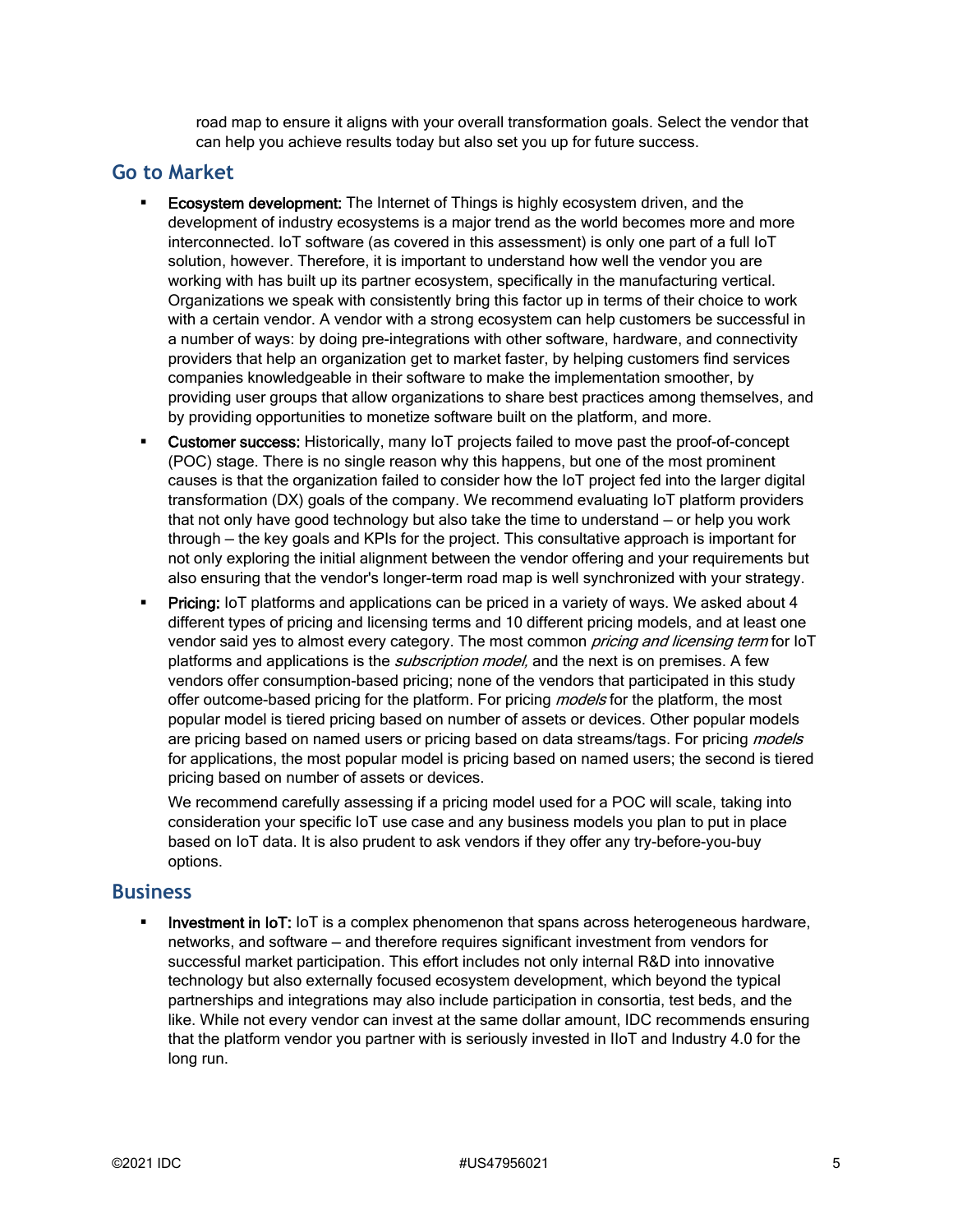- Connected products past POCs: A noticeable shift from the 2019 version of this IDC MarketScape is the number of customer references highlighting their work on connecting their products and the new service opportunities available to them. While most manufacturers tend to start with smart manufacturing use cases for IoT, the product/service opportunity is being realized by a growing portion of the industry and will only become more important as competitive differentiation and revenue growth are top priorities. One reference stated the top challenge they had to get past in their connected product initiative was from a security perspective, namely keeping customer data secure as they remotely monitored assets in their factories. This security piece is an important aspect to keep in mind from the start for manufacturers with connected product/service aspirations.
- **Industry knowledge:** There are unique industry challenges and business processes within different segments of manufacturing, and it is critical to understand these differences to be successful in an IoT deployment. IDC recommends you work with a platform provider that recognizes the requirements for your industry. Included in this IDC MarketScape are providers with offerings for manufacturing, which includes product-centric organizations across four distinct value chains:
	- Asset-oriented value chain (AOVC) Industries include chemicals, metals, and pulp and paper.
	- **Brand-oriented value chain (BOVC)** Industries include consumer packaged goods (CPG), food and beverage (F&B), fashion, and life sciences.
	- **Engineering-oriented value chain (EOVC) Industries include automotive, aerospace and** defense (A&D), and industrial machinery.
	- **Technology-oriented value chain (TOVC)** Industries include electronics and semiconductors (high tech).

#### **VENDOR SUMMARY PROFILES**

This section briefly explains IDC's key observations resulting in a vendor's position in the IDC MarketScape. While every vendor is evaluated against each of the criteria outlined in the Appendix, the description here provides a summary of each vendor's strengths and challenges.

## **GE Digital**

GE Digital is positioned in the Major Players category in this worldwide 2021 IDC MarketScape for IIoT platforms and applications in the manufacturing sector.

#### *Company Overview*

GE Digital is an industrial software and services provider that was founded in 2015 by GE to consolidate digital capabilities from across the organization. It is headquartered in San Ramon, California, with over 130 offices worldwide. GE Digital provides technology for all major industrial verticals including process and discrete manufacturing, oil and gas (O&G), mining, and utilities, as well as of GE's own industrial operations GE Digital restructured in September 2019 and brought in asset performance management (APM) capabilities from Baker Hughes, a GE Company.

#### *IoT Platform Offering*

GE's industrial IoT Platform is called Predix: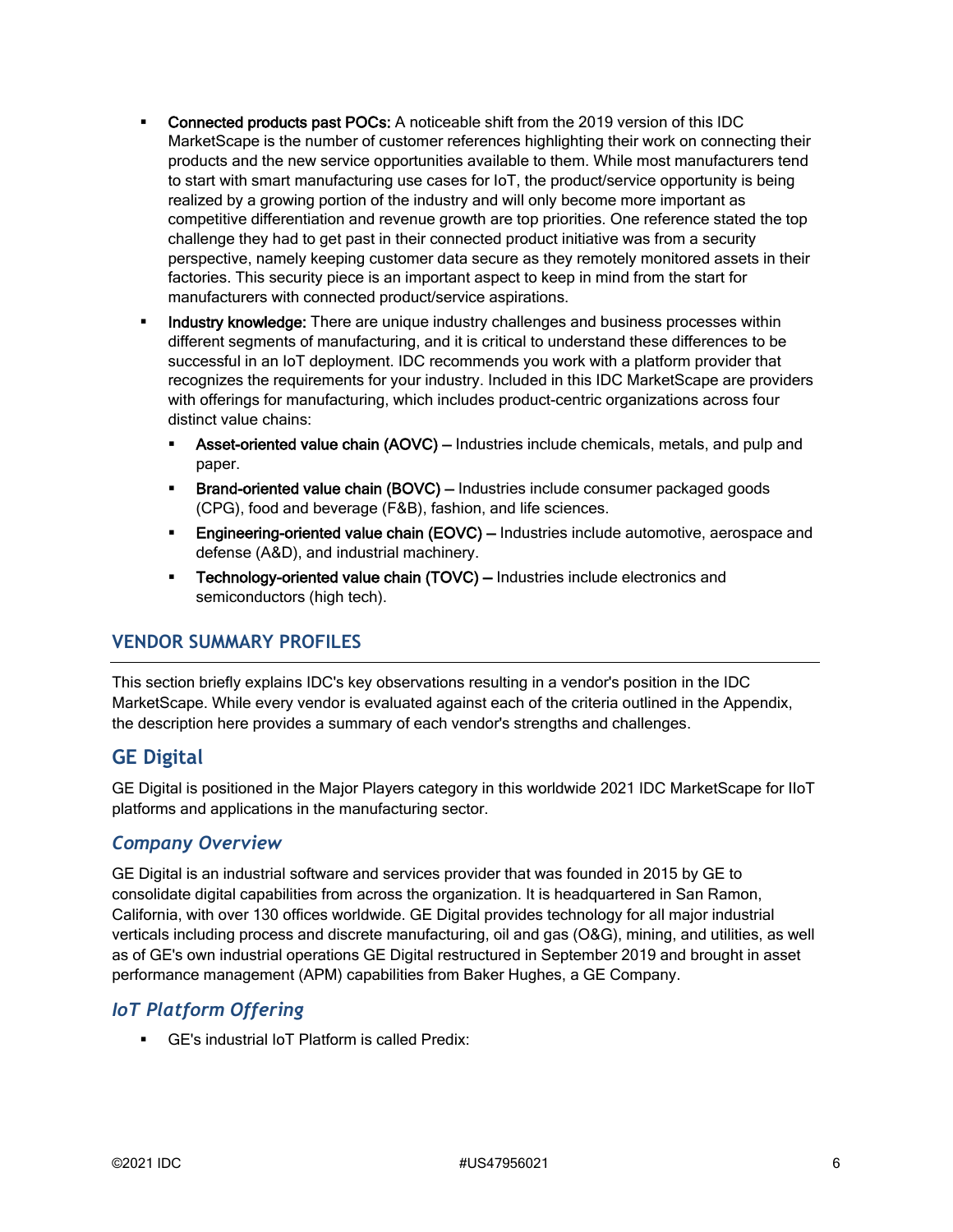- The Predix Platform provides a set of industrial services to build, develop, deploy, manage, and extend applications for industrial organizations.
- GE no longer sells Predix as a standalone platform as a service offering; however, Predix continues to provide a common foundation for GE's suite of industrial applications.
- The company does offer subscriptions to Predix Essentials, which is a SaaS version of the platform focused on industrial data monitoring and event management.
- The company offers Predix Edge, which allows organizations to extend their Predix-based IoT applications with edge analytics and processing.
- GE offers horizontal applications such as asset performance management, operations performance management, and field service management.

#### *Manufacturing IoT Offering*

- GE Digital offers solutions across all four manufacturing value chains, with EOVC being the company's largest manufacturing customer segment, with increasing focus and growth in AOVC and BOVC.
- GE Digital offers IIoT applications in two manufacturing DX strategic priorities, smart manufacturing and field service, with smart manufacturing use cases being the company's strongest area.
- For manufacturing, GE Digital offers plant control and management, which includes onpremises HMI/SCADA and historian and MES System software to operate plant equipment and manage processes.
- GE Digital aims to transform traditional manufacturing into a digital industrial model, with a specific intent to drive lower risk/cost, improve productivity, improve quality, improve availability, and expand revenue through new business models.

#### *Strengths*

- Customer support: Manufacturing references consistently mentioned the level of support that GE Digital provides them as a strength. GE Digital offers three tiers of support with a global team of customer success managers, and references cited that managing tickets/requests was a smooth process. This focus on support will continue as GE Digital is continuing to add selfservice features and is becoming more proactive with customer communications.
- **IIoT analytics:** GE Digital has built-in analytics across its IoT applications, with the Proficy CSense, Proficy Operations Analytics, and APM being the most relevant to manufacturing. These applications employ machine learning, pattern recognition, probability modeling, statistical analysis, and other methods to detect anomalies, predict failures, optimize performance, and provide decision support for smart manufacturing use cases.
- Manufacturing expertise: GE has been in the manufacturing industry for decades and has a wealth of knowledge to bring to IIoT projects. Manufacturing references cited GE Digital's industry expertise as an important factor in their selection and a benefit to their business as a whole. This is a key consideration for manufacturers looking for industry expertise in IIoT solutions that can scale beyond pilots/POCs.

#### *Challenges*

Solution UI/configurability: Multiple references cited the UI and configurability of the solution as an area of improvement. One manufacturing reference stated that the UI can be useful for operators that need to see data quickly but has looked outdated for a while.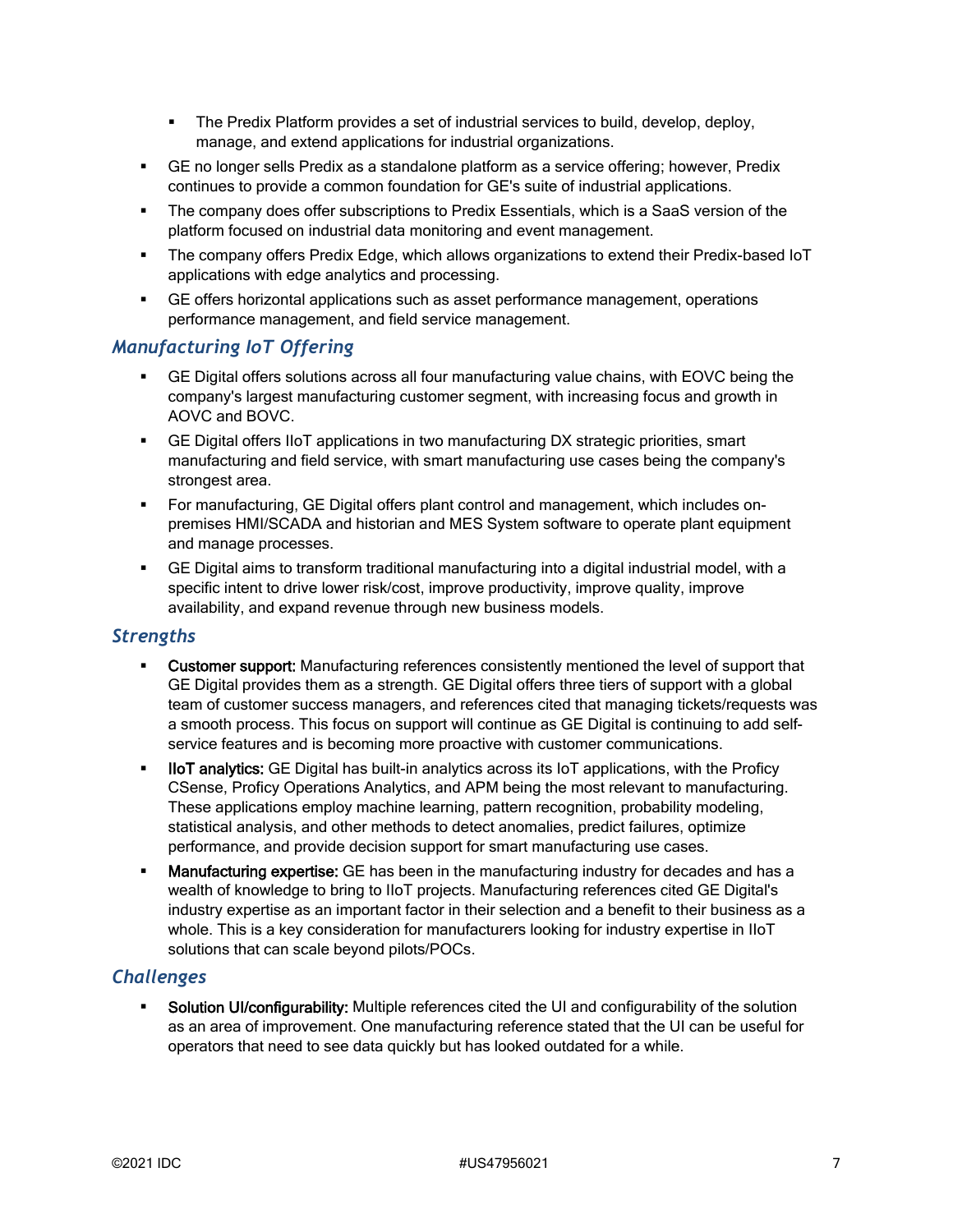- Financial health/growth: Since GE Digital's formation, the company, and GE as a whole, has undergone multiple restructures and leadership changes. These changes are reflected in the company's assessment and represent an area for improvement for manufacturing. However, the leadership of Larry Culp and Pat Byrne has been in place for roughly two years, so maintaining this stability and executing on its strategy should help address this area.
- **Enterprise systems integration:** While GE is strong when it comes to integrating operational technology, improvement could be made for enterprise systems. Manufacturing references cited challenges with integrating the company's CMMS and the need to develop API customizations to work around this.

## **Hitachi**

Hitachi is positioned in the Major Players category in this worldwide 2021 IDC MarketScape for IIoT platforms and applications in the manufacturing sector.

#### *Company Overview*

Based in Tokyo, Japan, Hitachi Ltd. is a multinational conglomerate that includes over 800 companies as part of its portfolio. Many of these companies are in the industrial domain, such as automotive, autonomous rail, power plants, wind turbine production, construction machinery, transmission, and distribution — and thus IoT is a pan-Hitachi initiative, leveraged internally to optimize operations and offered externally to serve customers and society. In addition to these industrial businesses, Hitachi is a major player in IT, providing systems, solutions, and consulting to organizations around the world. This mix of capabilities, including operational technology (OT), IT, and systems integration, provides Hitachi with a well-rounded IIoT strategy, which sits within the Lumada portfolio of businesses within Hitachi. Hitachi leverages the Lumada portfolio to support the company's social innovation agenda.

#### *IoT Platform Offering*

- Hitachi's IIoT platform services are branded under Lumada Software for IIoT.
- **Lumada Software for IIoT includes edge services, data services (that run on the cloud/core),** and frameworks and solutions.
- Hitachi offers a composable set of containerized microservices for IIoT that span integration, data management, analytics, application development, device management, security, and capabilities to support the development of digital twins.
- Frameworks and solutions include APIs, Hitachi's solution cores, and various applications.
- Underpinning the Lumada Software for IIoT is Hitachi's DataOps strategy, which aims to help customers maximize the value of their data through processes and technology.

#### *Manufacturing IoT Offering*

- Hitachi offers solutions across all four manufacturing value chains; however, discrete industries (EOVC and TOVC) are the company's largest manufacturing customer segments.
- **Hitachi offers IIoT applications across three manufacturing DX strategic priorities supply** chain optimization, smart manufacturing, and field service — with smart manufacturing use cases being the company's strongest area.
- In 2019, Hitachi introduced a new dedicated solution for manufacturing customers (Lumada Manufacturing Insights), as well as a horizontal solution suite (Lumada Video Insights), which is designed to support the development of smart spaces for a number of industry verticals, including smart manufacturing and smart factory environments.
- In July 2020, Hitachi acquired ABB Power Grids. This acquisition provides Hitachi with a broader portfolio of business applications for asset-intensive industries, including enterprise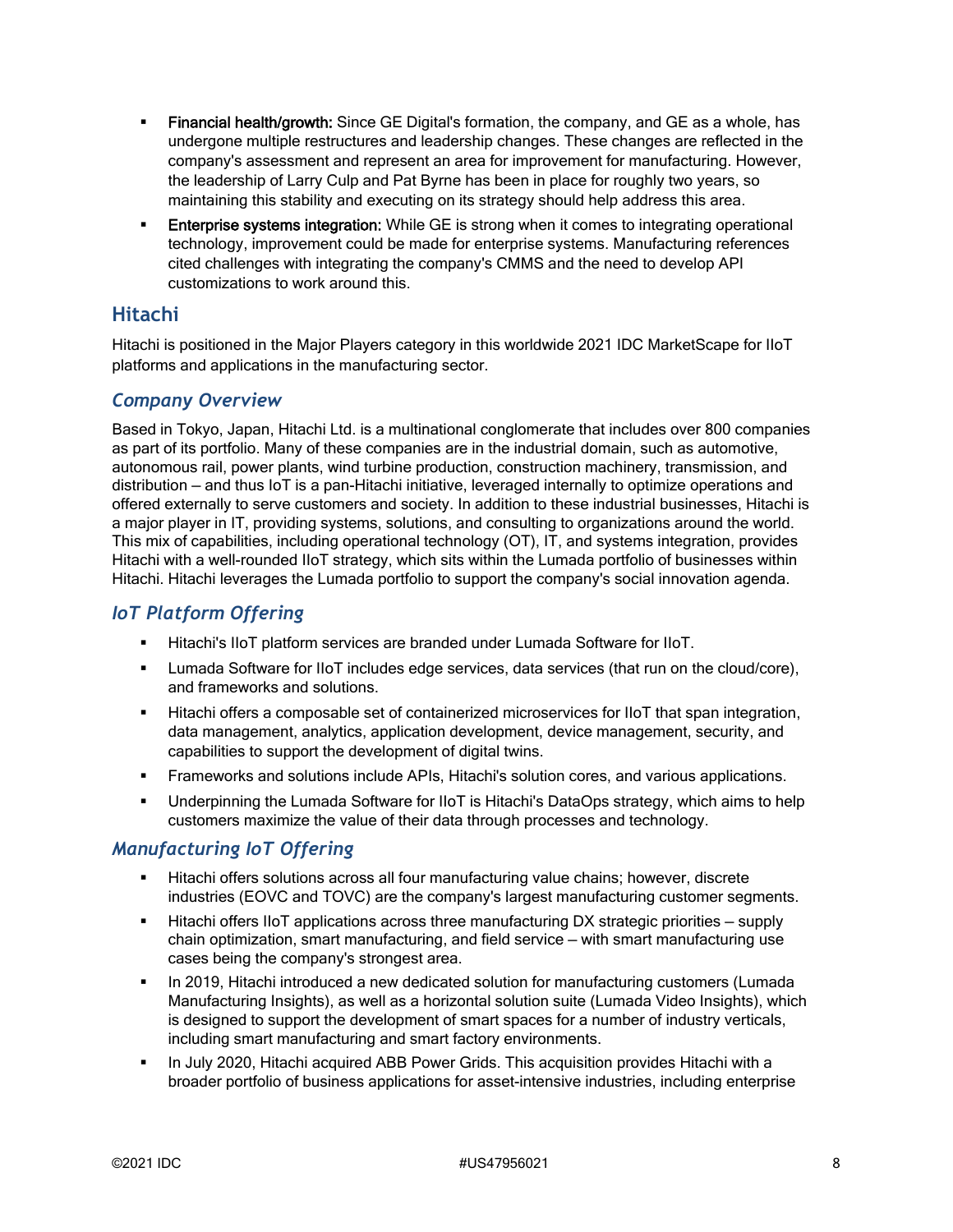asset management, asset performance management, workforce management, and field service management. These apps now run on the Lumada platform foundation and are branded as Lumada EAM, Lumada APM, and Lumada FSM. This new capability is most applicable to energy at the moment; however, it could be applied to the manufacturing industry with additional work.

#### *Strengths*

- Real-world experience: Hitachi brings real-world operational technology experience to the table and can differentiate with a depth of knowledge in Japanese manufacturing techniques. It can test out its offerings within its own manufacturing facilities before bringing functionality to market commercially. And the company is well positioned to create digital twins of Hitachi hardware as it has the knowledge to build out asset models for those pieces of machinery.
- Services capabilities: Hitachi Vantara's consulting services capabilities are beneficial to its IoT strategy, allowing the company to uncover the common patterns of usage for manufacturing IoT applications, and then bring that functionality to market. In addition, its cocreation methodology is important for helping the company guide its manufacturing customers down the right path. In 2019, Hitachi Consulting was integrated into Hitachi Vantara to drive Lumada-based solutions and digital capabilities for its customers and partners.
- **Established presence in AP:** Hitachi is a global player with a strong presence in Japan, while its United States–based competition has more work to do to penetrate these markets. Asia is a hot bed for industrial IoT due to the abundance of factories in the region.

#### *Challenges*

- **Partner ecosystem maturity:** Hitachi's global manufacturing partner ecosystem is not as well developed as some of its competition.
- **Competitive landscape:** Hitachi Vantara is known for its data-oriented hardware and software products. The industrial IoT software market has become more vertically focused; however, vendors deeply entrenched in enterprise application software have become more prominent in the market. Hitachi's acquisition of ABB Power Grids provides more strength in this arena, though the existing customer base largely sits in the energy industry.
- **Global visibility:** While Hitachi is well established in its home market of Japan, the company could use more global visibility to drive the Lumada strategy. Customer references in the United States and EMEA did not have Hitachi on the short list of possible IoT providers. Hitachi ABB Power Grids, however, is well diversified geographically and will help Hitachi gain more momentum on a global basis in asset-intensive manufacturing organizations, as well as various energy subindustries.

Hitachi did not actively participate in the IDC MarketScape research process. Scoring in this document for Hitachi is based on IDC's ongoing research in the IIoT space, which includes conversations with vendors and technology buyers and publicly available information.

#### **IBM**

IBM is positioned in the Major Players category in this worldwide 2021 IDC MarketScape for IIoT platforms and applications in the manufacturing sector.

#### *Company Overview*

IBM is an American multinational technology and consulting company headquartered in Armonk, New York, with more than 350,000 employees serving clients in 170 countries. IBM has a large portfolio spanning hardware, software, and services across all industries including manufacturing, oil and gas,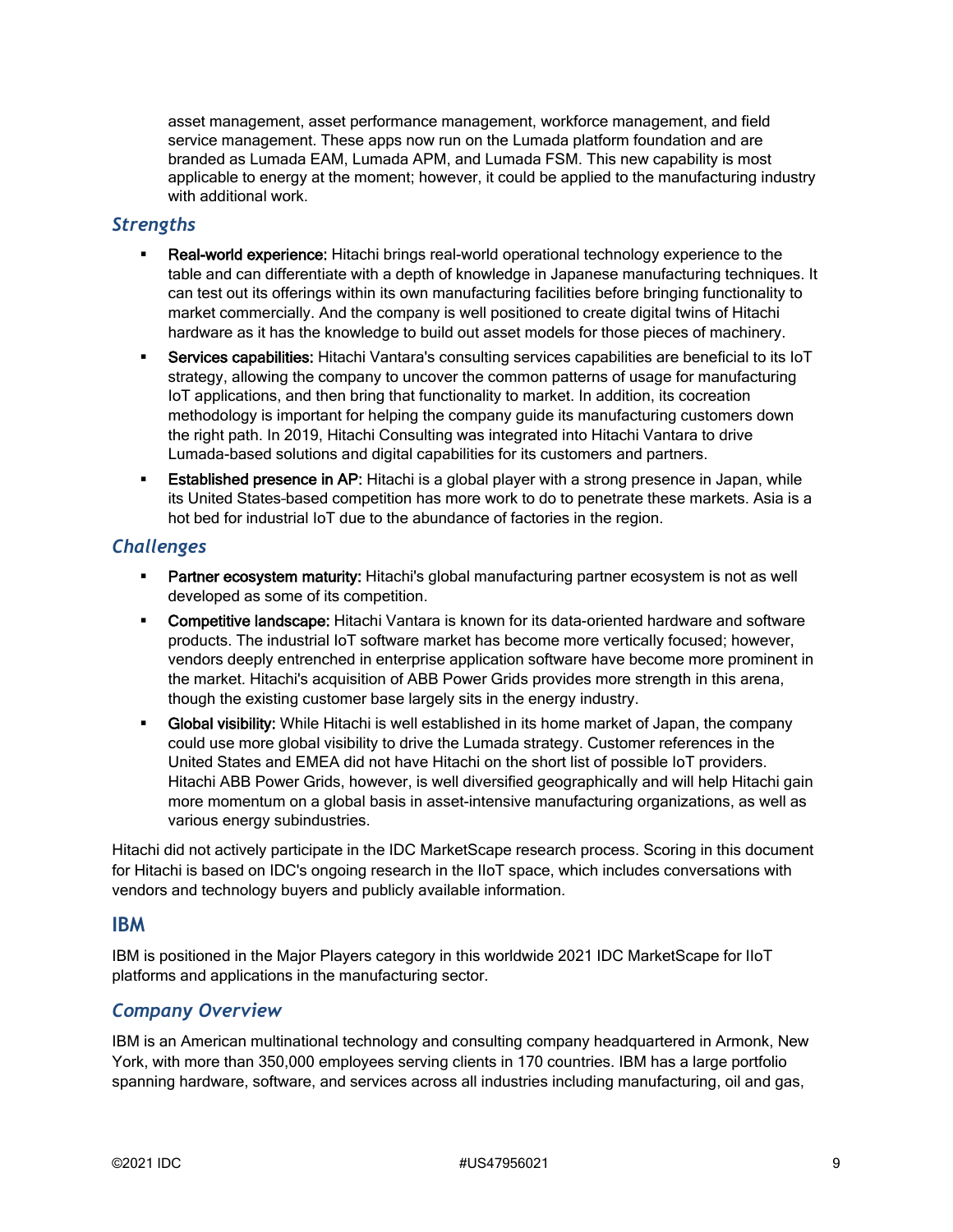utilities, and mining. Notable investments in recent years include acquiring the digital part of the Weather Company in 2015 and the acquisition of Red Hat in 2019. Given the complexity of IoT solution deployment, IBM's IoT software strategy is complemented by the IBM Services business, which offers consulting, systems integration, and managed services for these projects.

## *IoT Platform Offering*

- The company offers enterprise applications infused with IoT and AI capabilities such as IBM Maximo, IBM TRIRIGA, and IBM Engineering Lifecycle Management.
- The IoT capabilities within these applications are served by the company's IoT platform, IBM Watson IoT Platform.
- The IBM Watson IoT Platform is a managed, cloud-hosted service that offers capabilities for device connectivity, device management, data management, and visualization.

#### *Manufacturing IoT Offering*

- IBM offers solutions across all four manufacturing value chains; however, discrete industries (EOVC and TOVC) are the company's largest manufacturing customer segments.
- **IBM offers IIoT applications across all manufacturing DX strategic priorities, with supply chain** optimization and customer engagement use cases being its strongest area.
- IBM is focused on building out manufacturing-specific capabilities and combining them with AI and analytics to maximize performance.

#### *Strengths*

- **Easily configurable: IBM's IoT offerings are highly configurable, allowing various users (line of** business [LOB] or IT) and implementation partners to easily adapt the system to the organization's unique needs without custom code. Implementations of the SaaS deployment are often completed in months and exceed customer expectations.
- **Services capabilities:** IBM's broad service capabilities are beneficial to its IoT strategy, allowing the company to uncover the common patterns of usage for manufacturing IoT applications, and then bring that functionality to market. In addition, its cocreation methodology is important for helping the company guide its manufacturing customers down the right path and deliver value.
- **Implementation:** Manufacturing references noted that they were very happy with the implementation experience. IBM takes a program/project management approach that allowed a reference to stand up new locations within six months, with any delays occurring because of its own internal issues rather than issues related to IBM.

#### *Challenges*

- IoT focus: While IBM offers an industrial IoT platforms and applications, the overall focus of the company has shifted away from IoT and more toward AI. This shift in priorities is specific to the IoT business.
- **Mobile experience:** Manufacturing references stated that the mobile experience could be improved, with work being ongoing to address this. One reference noted it turned to a partner mobile solution instead, although with recent updates it is piloting the IBM mobile functionality to see if it would now be a fit.
- **Internal alignment:** Although IBM brings technical and services strength to the table, customers report that separate business units within IBM are not always as well aligned as they could be.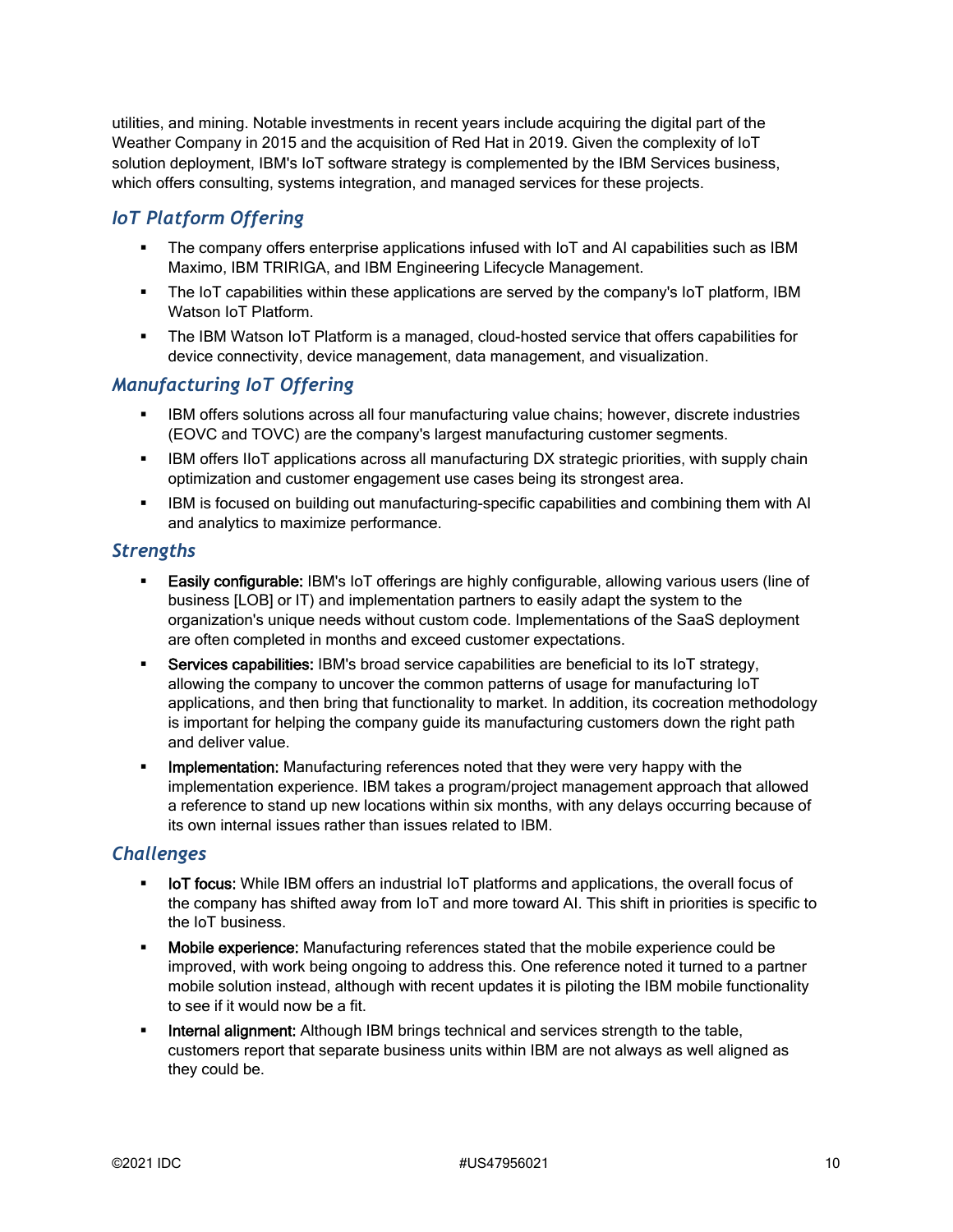IBM did not actively participate in the IDC MarketScape research process. Scoring in this document for IBM is based on IDC's ongoing research in the IIoT space, which includes conversations with vendors and technology buyers and publicly available information.

#### **Litmus**

Litmus is positioned in the Contenders category in this worldwide 2021 IDC MarketScape for IIoT platforms and applications in the manufacturing sector.

#### *Company Overview*

Litmus is a software company with headquarters in San Jose, California, and founded in 2014. Litmus focuses on enabling Industry 4.0 through the company's Litmus Edge platform, which collects data from any industrial asset; offers prebuilt applications, KPIs, and analytics; provides the ability to build and run custom applications; and integrates data with any cloud or enterprise system. Litmus is funded by venture capital over the past five years since the founding of the company. Litmus' mission is to be the foundational data and computation layer on every plant floor in the world.

## *IoT Platform Offering*

- **EXECUTE:** Litmus has two products as part of its IoT portfolio:
	- **ELitmus Edge:** Providing data connectivity, analytics, and application enablement
	- **ELITUME Edge Manager:** Providing centralized device, data, and application orchestration
- Litmus provides industry-specific solutions for a variety of industrial verticals (manufacturingspecific offerings are provided in the section that follows).
- **EXED 1** Litmus has plans in place to work with strategic partners to develop applications to sell through their app marketplace.
- Litmus utilizes OEM channels to achieve wider adoption and partners with hyperscale cloud providers.

## *Manufacturing IoT Offering*

- Litmus offers solutions across all four manufacturing value chains; however, discrete industries are the company's largest manufacturing customer segments.
- Litmus offers IIoT applications across most manufacturing DX strategic priorities, with Industry 4.0/Smart Manufacturing being the top focus area for the company.
- Litmus is focused on connecting heterogeneous data sources onto a single platform and applying analytics to that data to improve performance and deliver value.

#### *Strengths*

- **Integration:** Litmus comes out of the box with over 250 industrial device drivers, and integrating various OT data sources is a focus of the platform. References noted that Litmus was compatible with all of their PLCs and custom drivers, allowing for them to quickly get the data they needed.
- **Edge computing:** Litmus has made edge computing a central part of its IoT platform. The Litmus Edge Manager provides a single point of control to manage and aggregate data from edge devices. This allows manufacturers to perform local analysis at the edge or send that data to the cloud for further analytics.
- **Price point:** References consistently cited Litmus' price point as an important part of their selection. In addition, Litmus offers multiple pricing model options, providing more flexibility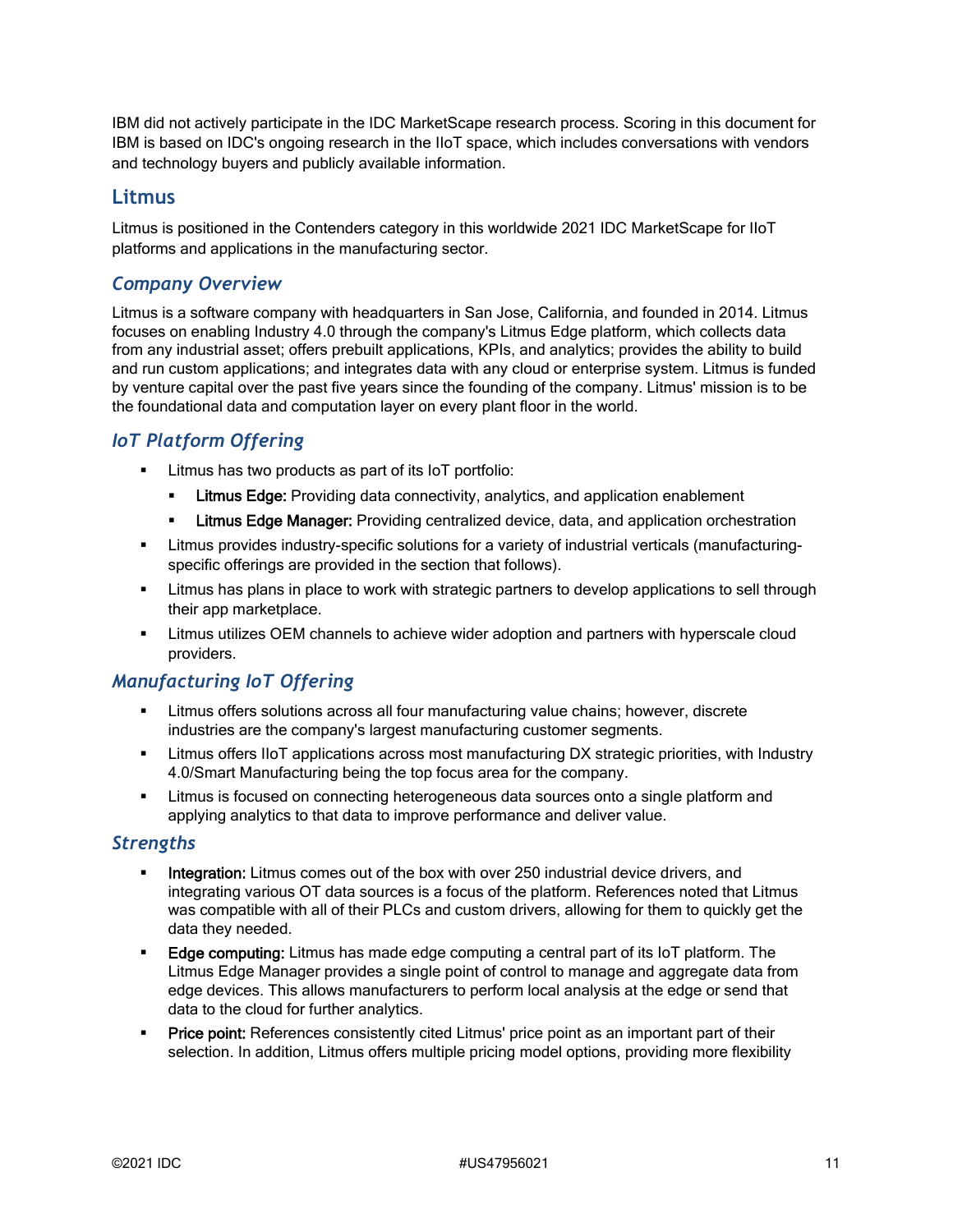depending on a manufacturer's needs. This allows for a low barrier to entry for manufacturers looking to start connecting their assets and deliver quick value to the business.

#### *Challenges*

- Size/limited resources: References noted that at times it felt like resources were limited and it hindered the rapid pace of deployment that they wanted to achieve. In addition, improving the planning and communication of projects was cited as an area for improvement. Litmus' size compared with other providers in the IIoT space may be viewed as an inhibitor depending on the scale of a deployment.
- Consultative approach: References noted that they would like Litmus to take the lead more when it comes to overall strategy and execution. More effort was required by the business than was expected that slowed down the project. This consultative approach has become even more important to the industry, as combining industry expertise with technological expertise is essential to long-term success.
- **EXECUST CUST CONTER SUPPORT:** While Litmus offers multiple support tiers for its customers, references noted that different locations had different experiences depending on who they worked with. In general, they felt the main support team they dealt with was highly skilled, but there are some less trained people who caused delays when trying to fix things.

#### **Microsoft**

Microsoft is positioned in the Leaders category in this worldwide 2021 IDC MarketScape for IIoT platforms and applications in the manufacturing sector.

#### *Company Overview*

In recent years, Microsoft has been sharing its vision of Azure as a ubiquitous computing platform that powers the intelligent cloud and the intelligent edge. From an IoT perspective specifically, the company sees the Azure IoT portfolio moving from enabling intelligence about assets to intelligence about environments and, eventually, underpinning intelligent ecosystems. Azure IoT provides a broad spectrum of capabilities to support this strategy, including IoT software at the device level and various PaaS to build, deploy, manage, and secure IoT applications, as well as SaaS applications and IoT reference architectures and accelerators. A key initiative within Microsoft moving forward is the company's industry cloud strategy. These industry clouds combine Azure, Dynamics 365 (D365), and Microsoft 365 (M365) into a solution stack. Therefore, Microsoft's industrial IoT efforts for the manufacturing vertical are now being led out of Microsoft's Manufacturing Cloud group.

#### *IoT Platform Offering*

- The Azure IoT portfolio consists of three categories of IoT products: IoT and Edge Device Support, Azure Services for IoT, and Azure IoT Solutions.
- Organizations can leverage individual platform services to develop an edge to cloud IoT architecture, or they can choose to purchase Microsoft's Azure IoT Central solution, which is a SaaS-based IoT platform.
- Microsoft services for IoT span a wide variety of functionality across the cloud and edge, including messaging, integration, data management, analytics, device management, security, mixed reality, and DevOps.
- Microsoft offers guidance on recommended architectures for various industrial IoT use cases, such as an asset monitoring solution.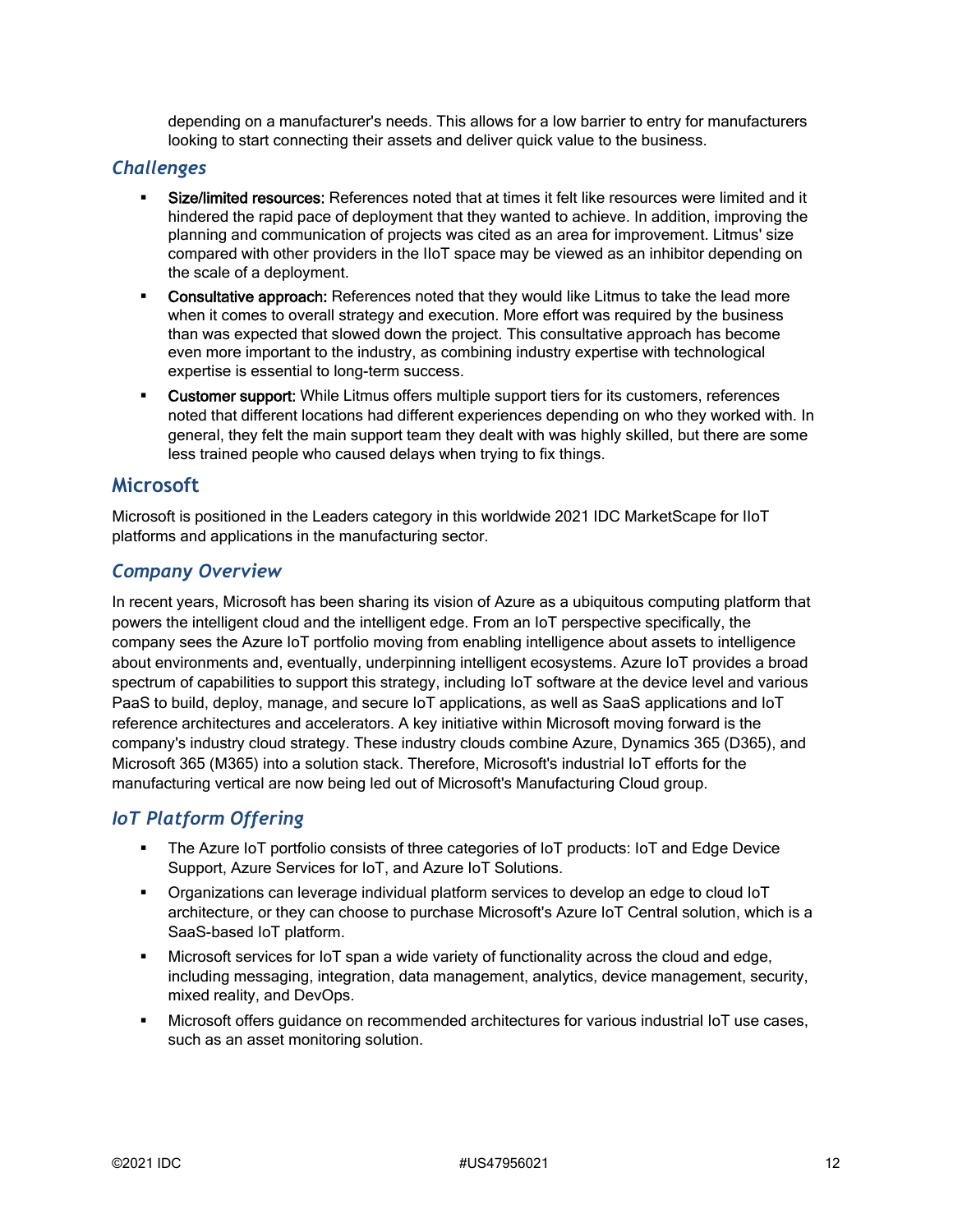## *Manufacturing IoT Offering*

- Microsoft offers solutions across all four manufacturing value chains: AOVC, BOVC, EOVC, and TOVC.
- Microsoft offers IIoT applications across all manufacturing DX strategic priorities, with supply chain optimization and smart manufacturing use cases being the company's strongest area.
- Microsoft offers first-party applications/solutions through the Dynamics portfolio and has a robust partner network of industry-specific providers to offer manufacturers a variety of options.
- Microsoft focuses on fundamental application and solution enablement, while its partners often offer vertical-specific variants.

#### *Strengths*

- Ecosystem consideration: Microsoft has been thoughtful in its approach to IoT, offering capabilities up and down the technology stack, but also making sure the company's portfolio appeals to a wide customer base. Developers are obviously a key audience for the IoT services, but Microsoft also developed an offering that citizen developers could take advantage of with IoT Central. The company has also made significant efforts to appeal to OEMs with its plug-and-play device strategy. While Microsoft was born in the IT realm, the company also has significant presence within operational technology infrastructure and is bringing new capabilities to market especially for these environments, such as nesting for Azure IoT Edge.
- Focus on security: Microsoft offers a wide variety of capabilities in the realm of security. For instance, Azure Sphere offers IoT security capabilities that span from device to cloud. Microsoft's Defender for IoT helps provide visibility across the device landscape and integrates into Microsoft's SIEM to enable security across the entire landscape of devices. Customers see the ability to use Active Directory, a common access management tool within organizations, as an advantage for the company in the IoT space as well.
- **Innovation at the edge:** Microsoft has a broad strategy to support edge computing that spans hardware and software across a variety of form factors and use cases. The latest offering, called Azure Percept, is a platform of hardware and services that aims to simplify the ways in which customers can use Azure AI technologies on the edge. Azure Percept could be used in the manufacturing environment for use cases that require computer vision, for example.

#### *Challenges*

- **Portfolio simplification:** Although developers appreciate the ability to have a broad variety of tools to build applications, it can be overwhelming to keep up when new products and features are added constantly. As Microsoft moves more toward the industry cloud approach, the company should look for ways to combine and integrate services for common patterns required by industrial customers. This would help the company market more effectively for specific use cases while reducing the engineering burden for customers.
- Industry ecosystem support: Advances in technology are reshaping competition and value creation in every industry. Owing to these shifts, organizations are increasingly relying on industry ecosystems for shared operations and expertise, shared data and insight, and shared applications. Although Microsoft has a vision around how its technology can enable connected ecosystems, customers see an opportunity for the company to develop industry-based user groups to facilitate this knowledge sharing.
- OT integration: Customers generally thought Microsoft is stronger in terms of being able to integrate with IT systems over OT systems. When Microsoft is working with a partner-led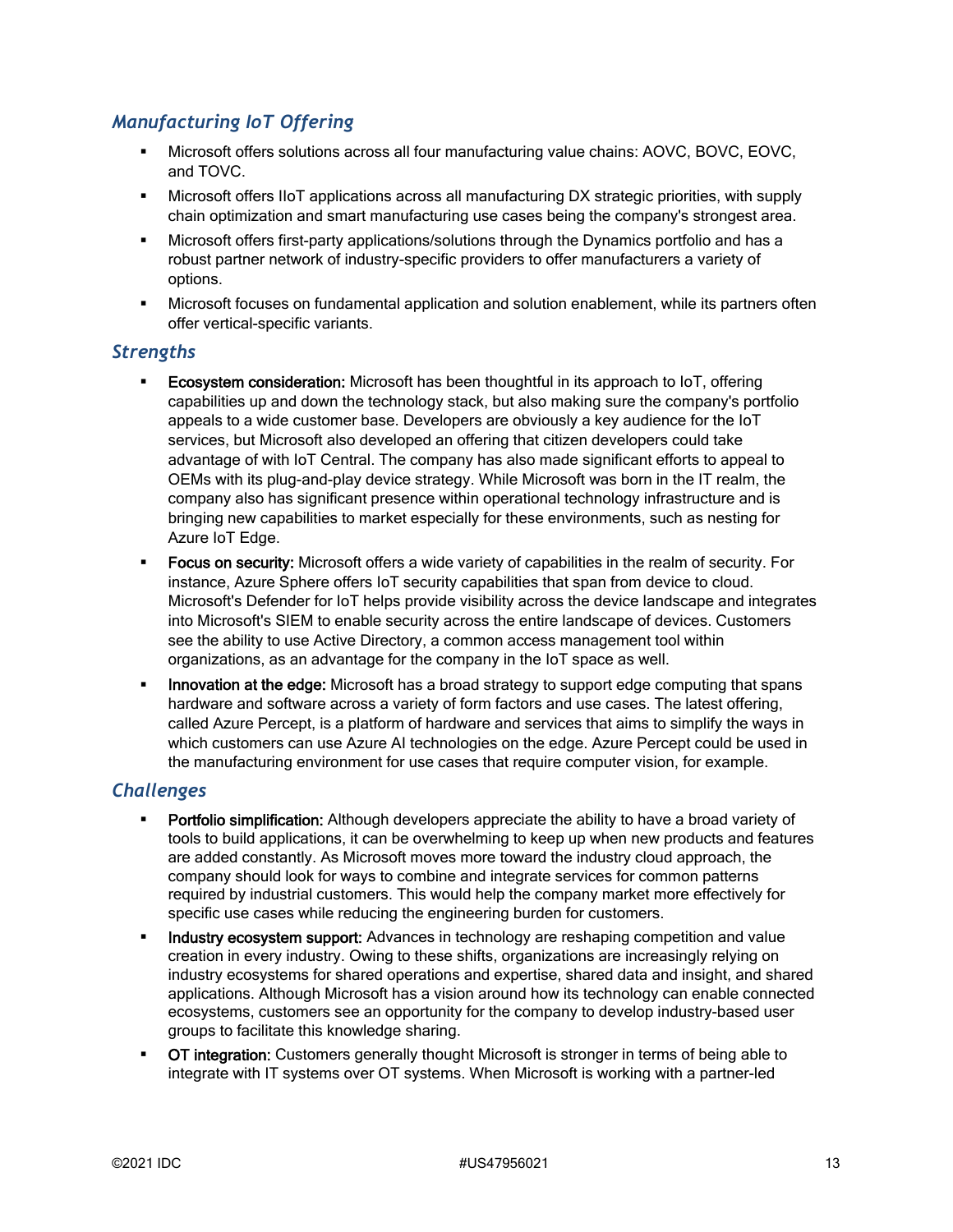solution, the partner may have expertise in various types of OT equipment, but for customers that are building their own solutions on Azure, it will be important for Microsoft to keep developing its own capabilities in this area.

#### **Oracle**

Oracle is positioned in the Major Players category in this worldwide 2021 IDC MarketScape for IIoT platforms and applications in the manufacturing sector.

#### *Company Overview*

Oracle is an enterprise software provider based in Austin, Texas, and founded in 1977. The company sells database software and technology, cloud engineered systems, and enterprise application software products across numerous industries. Oracle's IIoT offerings are designed for business users, and the primary goal is to drive real-time visibility, operational intelligence, and workflow automation into enterprise business applications such as supply chain management, manufacturing, logistics, ERP, and customer experience.

## *IoT Platform Offering*

- Oracle's IoT offerings consist of a portfolio of purpose-built SaaS applications for industry use cases, built on top of a horizontal end-to-end IoT technology platform for application enablement called Oracle IoT Cloud.
- Oracle IoT Cloud functional components include:
	- **IoT Foundation consists of device connectivity, real-time analytics, time series data** management, machine learning pipelines, and application integration.
	- **IoT Insights and Intelligence is a series of modules that can be used across the application** templates that are described in the section that follows. These modules provide capabilities in the areas of digital twin, situational awareness, trends and anomaly detection, predictions and forecasts, recommended actions, and intelligent workflows.
	- Oracle IoT Edge helps customers gather edge data and send it to the Oracle IoT Cloud via an SDK for devices via gateway software or cloud-based IoT connectors that can do protocol translation, and then send messages to the cloud service. Oracle also offers special gateway software to connect to OPC-UA servers or OSIsoft PI System servers. Oracle's Exadata database now supports time series data, making it a viable option for companies that want to store and process data on the edge.
- Oracle IoT Cloud runs on Oracle Cloud infrastructure, with all underlying dependencies bundled as part of the monthly subscription.

## *Manufacturing IoT Offering*

- Oracle offers solutions across all four manufacturing value chains, with discrete industries (EOVC and TOVC) being the company's largest IIoT manufacturing customer segments.
- Oracle offers IIoT applications across all manufacturing DX strategic priorities, with Supply Chain Optimization and Smart Manufacturing use cases being the company's strongest area.
- Oracle offers four SaaS-based IoT applications: asset monitoring, production monitoring, shipment and fleet monitoring, and connected worker.
- Recent updates to Oracle IoT applications include the fact that the apps are now deployed on a containerized architecture, as well as improvements in configuration, visualization, predictive analytics, integration to Oracle apps, the rules engine, and edge connectivity.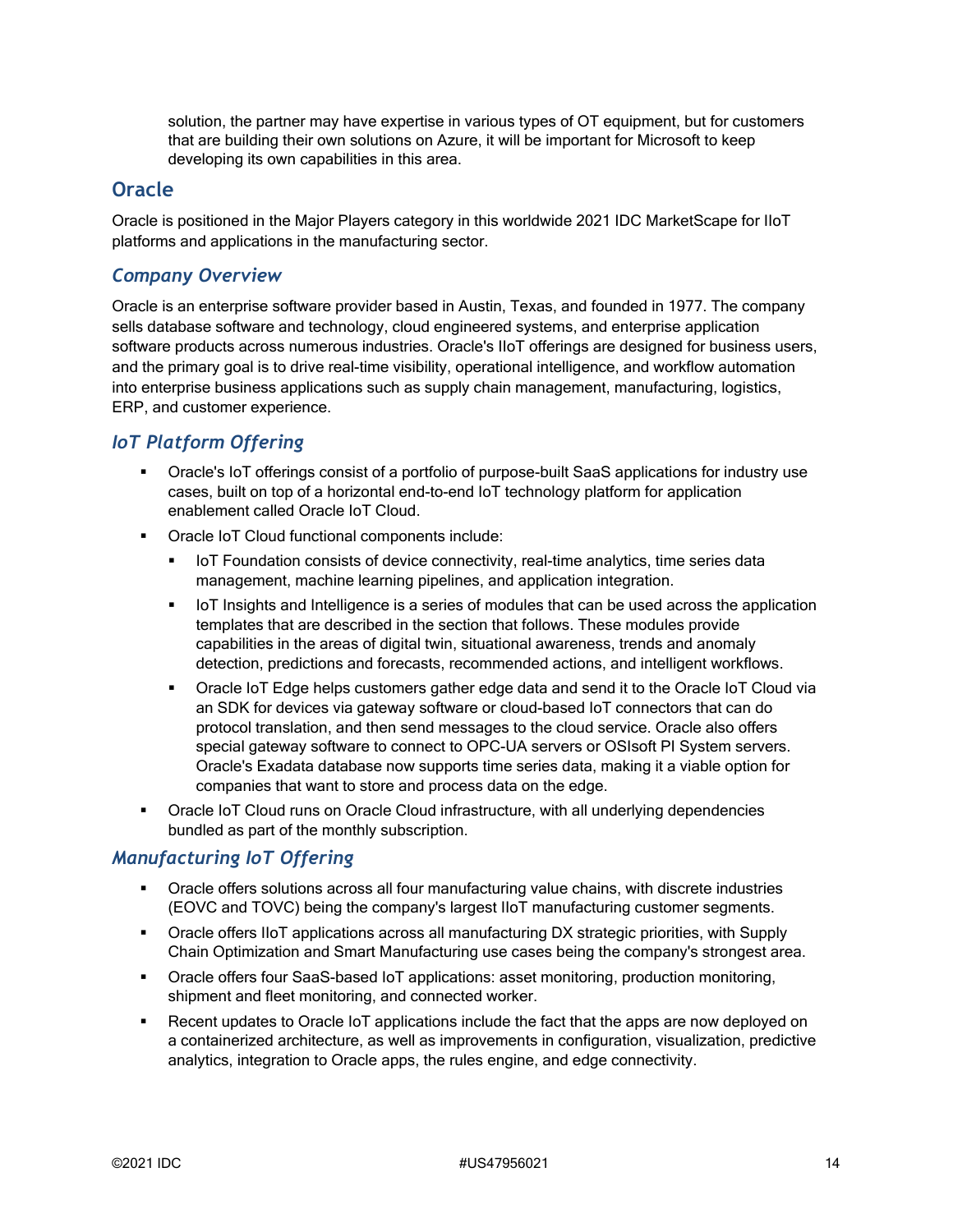## *Strengths*

- Artificial intelligence: Oracle has adaptive intelligence workflows, several of which are included within IIoT. Oracle has applied AI and ML through time series algorithms along with predictive algorithms to drive anomaly detection and predictions. This is accomplished by analyzing contextual information, and then selecting appropriate models and tuning them without any user intervention. Oracle's approach enables customers to get insights from their IIoT data in a faster timeline.
- **Systems integration:** Oracle once again received high marks for integration, which also figured into positive comments about the implementation experience. This applies not only to general enterprise systems, such as ERP or HCM, but also to other manufacturing-specific systems such as MES and SCADA/PLCs. We note that IoT projects are sometimes being done in the context of broader cloud ERP projects with Oracle, so that it can make the overall process go smoother.
- **Customer support:** References once again praised Oracle highly when it came to customer support/satisfaction. If issues were ever encountered, Oracle was very responsive and quick to assist. Organizations also felt they had good visibility into the future road map.

#### *Challenges*

- Limited deployment options: Oracle's deployment model is cloud only and Oracle cloud only. This can be limiting to customers with any aversity toward cloud (which is still common in manufacturing) or that want the flexibility to deploy apps on other clouds.
- **Pricing:** Customers noted that pricing was geared toward larger companies. As more small and medium-sized businesses adopt IoT strategies, Oracle should reevaluate how the current pricing needs to evolve to meet the needs of those customers.
- **Market visibility:** While IDC surveys tend to show decent adoption of Oracle's IoT technology, the company's efforts in this space would benefit from additional marketing, specifically toward different manufacturing buyer personas.

## **PTC**

PTC is positioned in the Leaders category in this worldwide 2021 IDC MarketScape for IIoT platforms and applications in the manufacturing sector.

#### *Company Overview*

PTC is a provider of technology solutions that help industrial companies transform how they create, operate, and service smart connected operations and products. The company's heritage is in the PLM and CAD space, offering solutions for digital engineering, manufacturing, and service organizations. PTC's IoT strategy is anchored in the concept of the digital thread that offers various stakeholders within an organization the ability to leverage a single source of truth for data related to an asset or a process across multiple systems and business processes. PTC's industrial IoT solutions platform, ThingWorx, plays a key role in this strategy, enabling organizations to gather, contextualize, and orchestrate real-time data within the digital thread. From a partnership perspective, the company continues to work closely with Rockwell Automation around the FactoryTalk InnovationSuite, powered by PTC, with Microsoft, that provides a scalable foundation for the ThingWorx platform and with Ansys for customers that are looking to build physics-based simulations for digital twin models.

## *IoT Platform Offering*

**PTC's IIoT Solutions Platform is ThingWorx.**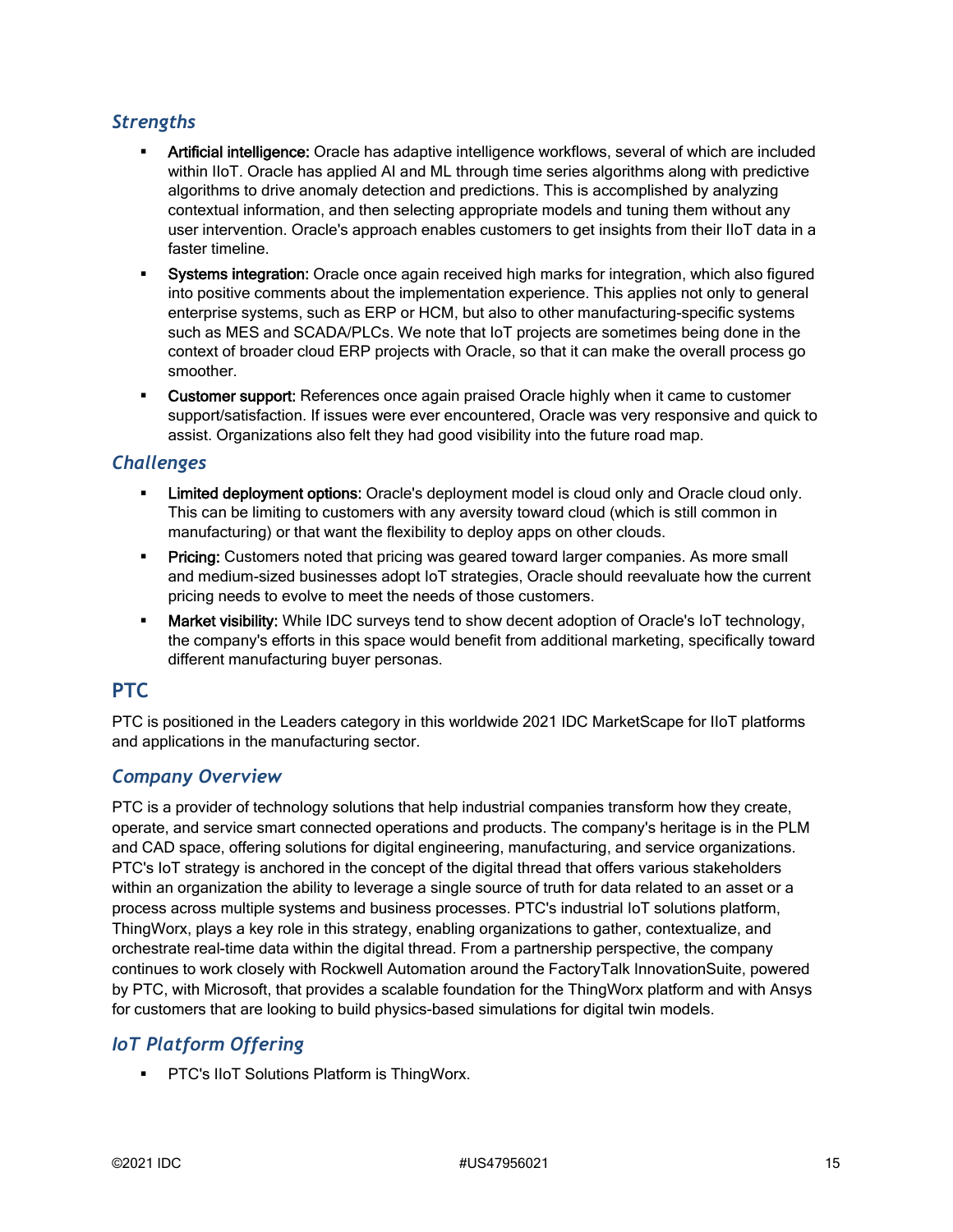- ThingWorx consists of a core IoT platform that allows developers and LOB staff to create IoT applications centered around the concept of a Thing Model and a set of applications and solutions that address common industrial IoT use cases.
- The focus for ThingWorx is to provide the tools for organizations to connect to various industrial devices and applications; build or extend applications; analyze IoT data; manage connected devices, processes, and systems; and create engaging experiences for the end users of IoT applications.
- PTC's Kepware product is a key contributor to the "connect" capabilities of the portfolio. This product can translate a broad range of proprietary protocols into a common format to give applications a single source of industrial automation data.
- PTC's Vuforia Studio allows companies to leverage their IoT data in an augmented reality (AR) experience.

#### *Manufacturing IoT Offering*

- PTC offers solutions in all four manufacturing value chains, with discrete industries (EOVC and TOVC) being the company's largest manufacturing customer segments.
- PTC offers IIoT applications across all manufacturing DX strategic priorities, with Field Service and Product Innovation use cases being the company's strongest areas, traditionally.
- Over the past two years, PTC's partnership with Rockwell Automation around the FactoryTalk InnovationSuite powered by PTC has bolstered the company's smart manufacturing capabilities.

#### *Strengths*

- Enabling the digital thread: IoT is an enabling technology for designing, managing, and improving products, services, and experiences that manufacturers require today. PTC's software portfolio (IoT, AR, PLM, ALM, and SLM) has the ability to support the integration, unification, and decision support of data, processes, resources, and people from business, IT, engineering, R&D, production, supply chain, and service.
- **Continued focus on digital/physical convergence:** The first step in IoT maturity is being able to visualize the current status of digital things and processes using IoT data; the next step is being able to interact with and optimize things and processes using analytics, simulation and, in some cases, augmented reality. The value of the company's augmented reality strategy and increased focus on SaaS was demonstrated during the pandemic, where organizations relied on these technologies to connect employees across different locations to support the operation, maintenance, and repair of all types of products and equipment.
- **Feature breadth:** Customers gave ThingWorx high ratings for breadth of platform functionality, flexible deployment options, and integration capabilities. Customers have consistently rated the company well in this area over the past few years.

#### *Challenges*

- Competitive landscape: The competitive landscape for industrial IoT is challenging as tech giants continue to fold industrial IoT capabilities into other core product lines. PTC has created a "better together" strategy with Microsoft and Rockwell Automation, but as the middle layer of this three-tiered partnership, PTC must continue to create its own differentiating market value.
- **Balancing the strategy:** There are two branches of PTC's IoT strategy: smart connected products (SCP) and smart connected operations (SCO). As a company in the engineering software space, PTC's original focus in IoT was more in the realm of product and service innovation, or the SCP side of the strategy. Therefore, the company's partnership with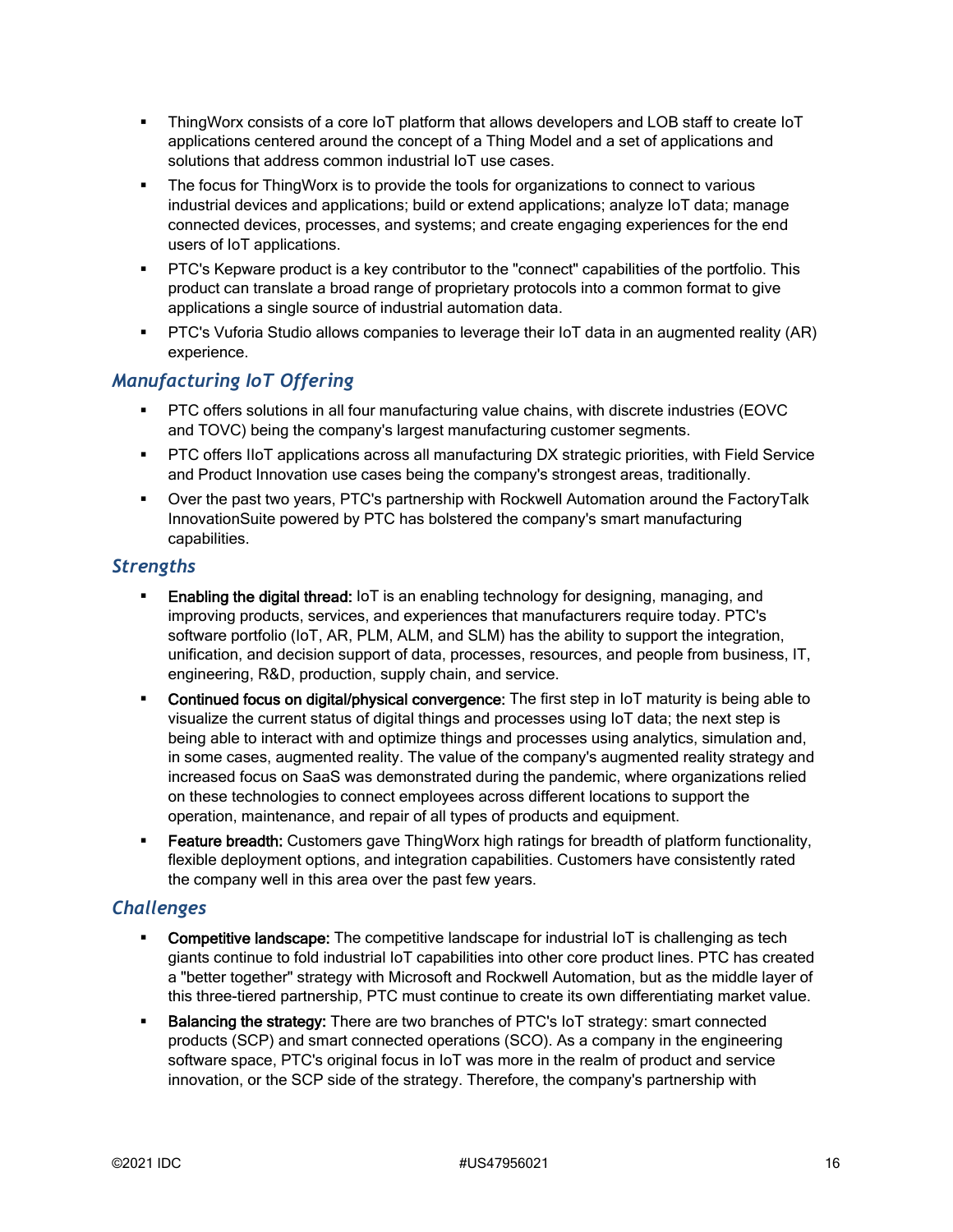Rockwell was to be better able to access smart factory use cases, as well as an expanded set of verticals, which plays to the SCO strategy. Although the messaging around the SCO use case has been strongly amplified over the past two years due to this partnership, it is important for PTC to continue to focus on the SCP opportunity as well. While these types of use cases aren't always the low-hanging fruit in the market, they are well aligned with PTC's portfolio, and once organizations are able to successfully get connected products initiatives off the ground, there is a strong opportunity to scale.

**Pricing:** Although PTC's pricing is considered well within the average range for the market in IDC's analysis, customers mentioned that they would like the company to offer additional pricing and contracting options.

#### **SAP**

SAP is positioned in the Leaders category in this worldwide 2021 IDC MarketScape for IIoT platforms and applications in the manufacturing sector.

#### *Company Overview*

IoT is a key enabler of SAP's intelligent enterprise vision. SAP's IoT technology has always been part of the company's intelligent technologies portfolio, which is now housed within SAP's Business Technology Platform (BTP). Although BTP is horizontal in nature, the company decided to shift ownership of the IoT strategy under a more industry focused initiative in 2020. This initiative, called Industry4.Now, sits within SAP's broader resilient supply chain strategy and focuses on the role that SAP technology can play in enabling Industry 4.0. SAP focuses on four key use cases within Industry4.Now: intelligent assets, intelligent factories and logistics, intelligent products, and empowered people. SAP customers can consume IoT data in three ways: they can build net-new applications on the platform, they can buy SAP applications with IoT embedded, or they can infuse their existing applications with IoT data.

## *IoT Platform Offering*

- SAP's IIoT platform is called SAP IoT.
- **SAP IoT offerings:** 
	- Provide the ability to connect to IoT devices and ingest data from those devices and store it in the cloud. Integrations with Azure IoT and AWS IoT provide customers choice on how they want to connect to and manage IoT devices.
	- **Provide a set of microservices that customers can leverage to build IoT applications.** Features include thing modeling, thing authorization modelling, event management, business partner management, and application development templates.
	- Offer IoT support for advanced analytics for data in motion (such as streaming analytics), data at rest (including data science), data processing (e.g., physics-based simulation), and machine learning.
	- SAP IoT enriches applications with real-world IoT context to respond to critical events and assist decision making proactively and intelligently.
	- A recently general availability capability of SAP IoT is the ability to automatically enrich events from Auto-ID technologies (e.g., RFID) and integrate them into business processes such as Kanban without human intervention.
- SAP Edge Services are microservices meant to be deployed on edge computing devices. The key services include data persistence, streaming analytics, predictive analytics, and the ability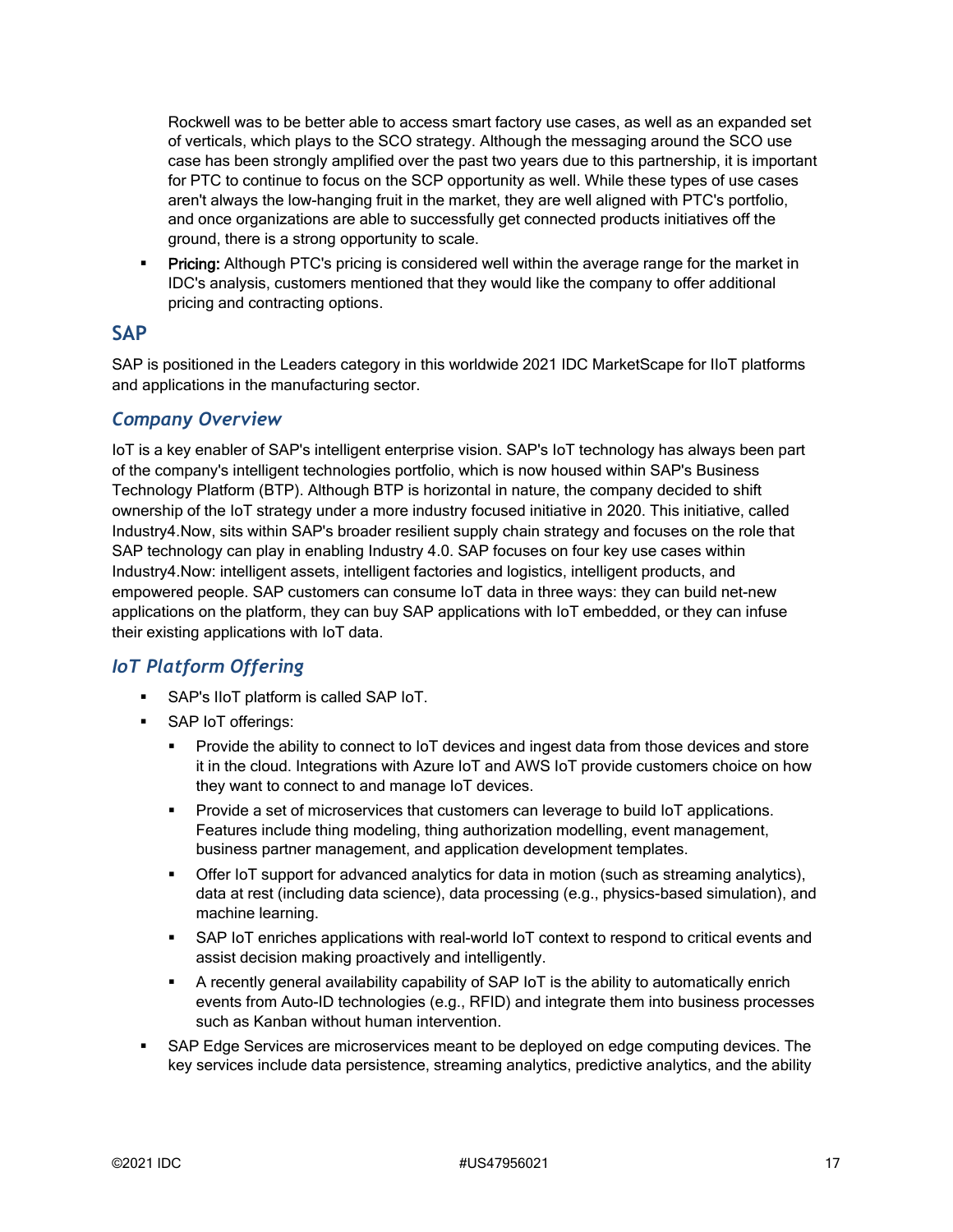to bring operational data together with the enterprise business context from SAP systems to make decisions locally.

## *Manufacturing IoT Offering*

- SAP offers solutions across all four manufacturing value chains, with an even split in process and discrete manufacturing customers.
- SAP offers IIoT applications across all manufacturing DX strategic priorities, with supply chain optimization and smart manufacturing use cases being the company's strongest area.
- SAP applications that sit within the Industry 4.0 portfolio and leverage IoT data include SAP enterprise product development, SAP digital manufacturing cloud, SAP predictive asset insights, and SAP asset intelligence network.
- Industry 4.0 solutions from SAP are designed to bring relevant business context for analytical and transactional scenarios to machine data independent of ownership of underlying data infrastructure.

#### *Strengths*

- Design to operate strategy: SAP's product portfolio offers capabilities across the entire manufacturing life cycle, from design to plan and manufacture to the delivery and operation of the products. IIoT/Industry 4.0 deployments generally require multiple vendors, so being able to gain a wide variety of functionality from any one single vendor can help simplify the deployment and time to value.
- **Manufacturer familiarity with SAP:** In connected products use cases, SAP's direct customer is often an OEM that is then asking to collect data from its customer's environment. In these use cases, security and data privacy can be barriers to successful engagements. OEMs found that working with SAP helped them win these projects, as their own customers felt comfortable with SAP's security and data privacy model.
- **Infrastructure choice:** Customers appreciate that SAP offers them choice on where to run their workloads, including a variety of cloud options. This is becoming increasingly important in a hybrid cloud and multicloud world.

#### *Challenges*

- **Pricing:** Customers feel the pricing model could be difficult to understand and benchmark against. SAP says it is addressing pricing simplification through more flexible pricing models and easy-to-consume information for customers.
- **Integration:** One of SAP's key market motions is to integrate IoT data with SAP systems. While customers believe it is easier to integrate their IoT data with SAP systems using SAP software, they did believe there was an opportunity to make these integrations more seamless. SAP says it is on a journey to address this feedback with the Intelligent Enterprise vision.
- **Configurability:** Customers felt the UI and configurability of packaged applications can be improved in the future, with references wishing it were easier to build content specific to different user roles. SAP says it is addressing these customers wishes with tools and a framework to build extensions.

#### **Siemens**

Siemens is positioned in the Leaders category in this worldwide 2021 IDC MarketScape for IIoT platforms and applications in the manufacturing sector.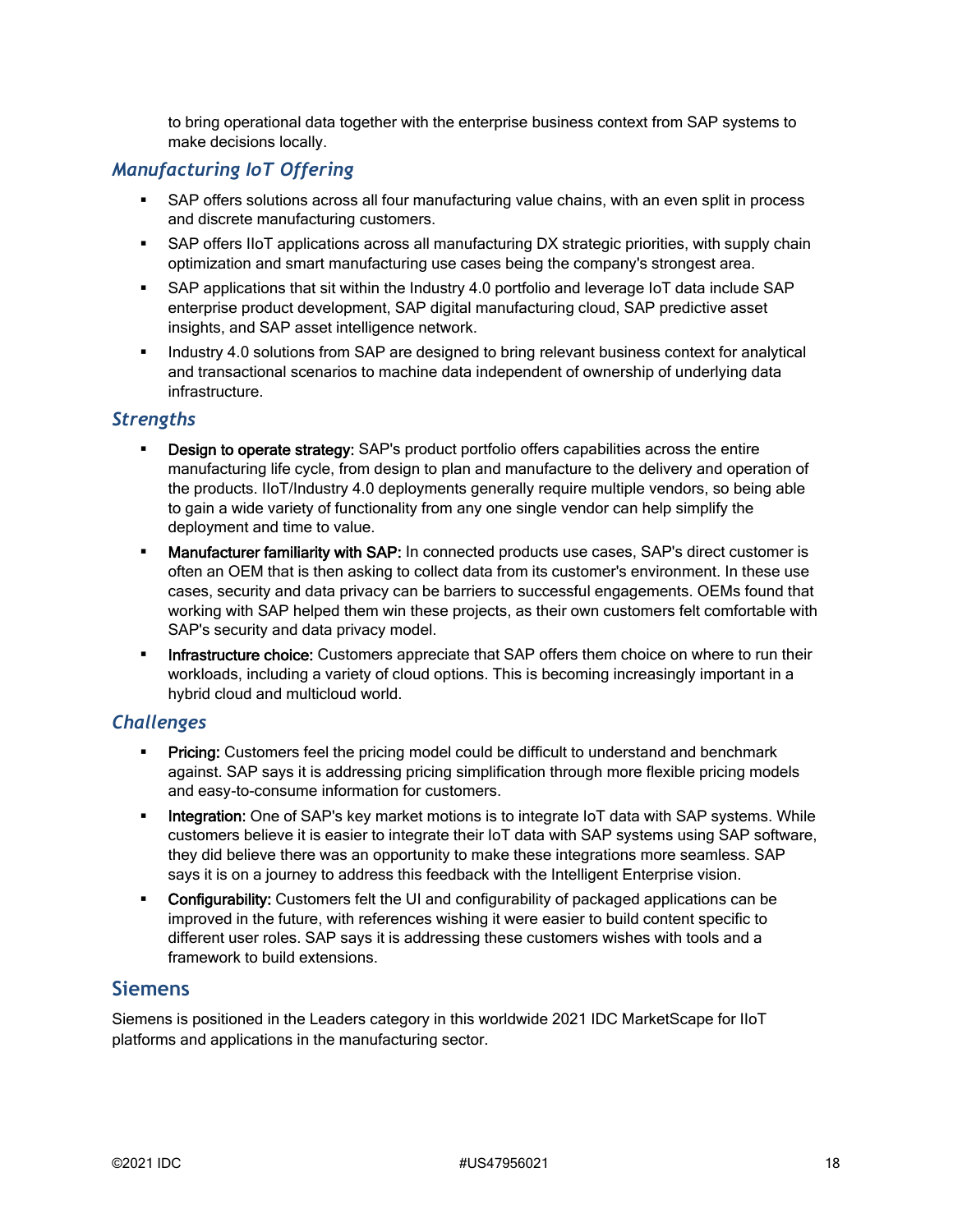## *Company Overview*

Siemens is a multinational conglomerate company headquartered in Germany and founded in 1847. Siemens has a wide range of offerings geared toward industrial use cases, ranging from automation to enterprise software. Siemens has built a separate development organization with complete responsibility for the conceptualization and development of the company's industrial IoT platform. The industrial IoT group leverages broader Siemens technology and R&D capabilities for use in the platform and as an opportunity to embed and enhance other Siemens products.

## *IoT Platform Offering*

- Siemens MindSphere is Siemens' Industrial IoT Platform and is offered as an industrial IoT as a service solution. It can be consumed in a SaaS or PaaS format and provides the basis for all of Siemens, as well as Siemens' external partners, to develop vertical-specific applications and digital services.
- Siemens industrial IoT portfolio includes:
	- **Mendix:** It is a low-code platform for application development.
	- **MindSphere:** The MindSphere platform offers centralized compute and storage as well as a variety of services to build IoT applications. MindSphere applications are built upon this platform.
	- **Industrial edge:** It provides edge compute and storage with device runtimes, applications, and management capabilities.
	- Field control: This provides runtime for automation devices and engineering connectivity.

#### *Manufacturing IoT Offering*

- Siemens offers solutions across all four manufacturing value chains, with discrete manufacturing (EOVC and TOVC) being the company's largest manufacturing customer segment.
- Siemens also has industrial IoT customers within hybrid (pharma/packaging) and process (chemicals/O&G) manufacturing.
- Siemens offers industrial IoT applications across all manufacturing DX strategic priorities, with Smart Manufacturing and Product Innovation use cases being the company's strongest area.
- Within manufacturing, Siemens is currently focused on connecting/remote monitoring operational assets, guiding manufacturers along the digital transformation path. For those manufacturers that are further along the path, Siemens also has solutions for analyzing the data to predict outcomes, do predictive maintenance, and for using the data to offer new digital services (i.e., "product as a service" model).

#### *Strengths*

- Industry expertise/ecosystem: Siemens has over 170 years of operational experience to draw from when building out industrial IoT solutions. Not only does Siemens possess this expertise itself, but the company also has a large ecosystem of manufacturers customers that can be utilized. This is backed up by references who stated how they rely on the MindSphere ecosystem to continually learn and innovate.
- Digital twin strategy: Digital twins are an important innovation area for Siemens' long-term R&D goals. Siemens offers product, production, and performance digital twins to optimize decision making throughout the asset life cycle.
- Customer support: Manufacturing references consistently mentioned the level of support that Siemens provides them as a strength, with one reference highlighting how Siemens helped it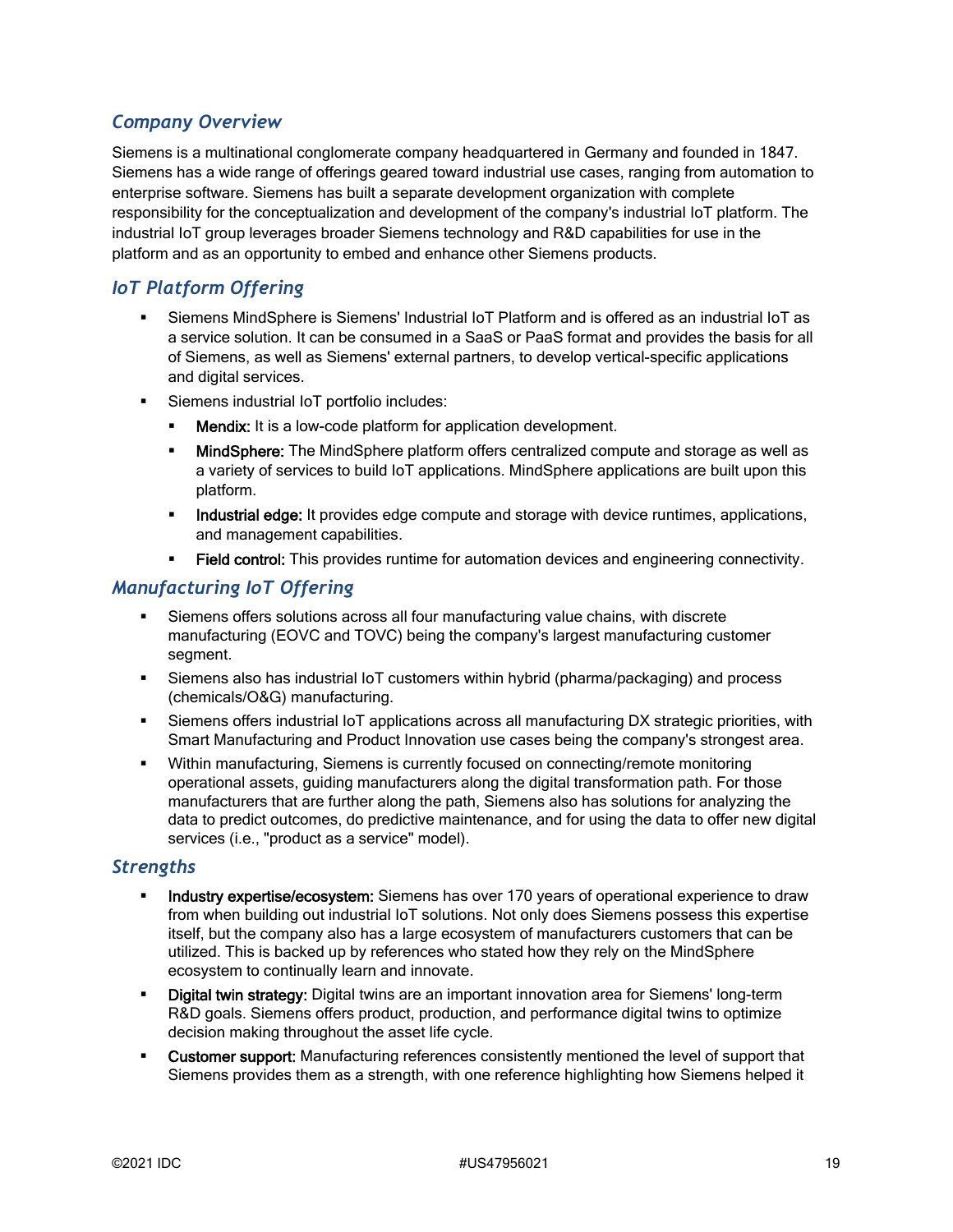quickly resolve an issue it had late at night. This focus on support will continue as Siemens is continuing to add content and training so customers have more resources available to them.

#### *Challenges*

- User interface: The UI of Siemens was cited as an area needing improvement, with references saying it can meet basic needs but is not very feature rich. Even for users that were more advanced, they could still struggle with the UI at times. It was noted by references that Siemens has recognized this concern and is investing to provide improvements and new frameworks.
- Project management: References also shared that project management was an area for Siemens to improve, with rework occurring at times, impacting the implementation of the IoT project. One reference attributed this to the amount of turnover at Siemens specific to its IoT project.
- Integration: For general enterprise and manufacturing-specific systems (MES, SCADA/PLCs, etc.), Siemens offers the ability to connect to these systems out of the box, but references indicated that this was not as easy to accomplish as anticipated. References cited limited flexibility with the naming of assets as an area where issue was encountered.

#### **APPENDIX**

## **Reading an IDC MarketScape Graph**

For the purposes of this analysis, IDC divided potential key measures for success into two primary categories: capabilities and strategies.

Positioning on the y-axis reflects the vendor's current capabilities and menu of services and how well aligned the vendor is to customer needs. The capabilities category focuses on the capabilities of the company and product today, here and now. Under this category, IDC analysts will look at how well a vendor is building/delivering capabilities that enable it to execute its chosen strategy in the market.

Positioning on the x-axis, or strategies axis, indicates how well the vendor's future strategy aligns with what customers will require in three to five years. The strategies category focuses on high-level decisions and underlying assumptions about offerings, customer segments, and business and go-tomarket plans for the next three to five years.

The size of the individual vendor markers in the IDC MarketScape represents the estimated market share of each individual vendor within the specific market segment being assessed.

#### **IDC MarketScape Methodology**

IDC MarketScape criteria selection, weightings, and vendor scores represent well-researched IDC judgment about the market and specific vendors. IDC analysts tailor the range of standard characteristics by which vendors are measured through structured discussions, surveys, and interviews with market leaders, participants, and end users. Market weightings are based on user interviews, buyer surveys, and the input of IDC experts in each market. IDC analysts base individual vendor scores, and ultimately vendor positions on the IDC MarketScape, on detailed surveys and interviews with the vendors, publicly available information, and end-user experiences in an effort to provide an accurate and consistent assessment of each vendor's characteristics, behavior, and capability.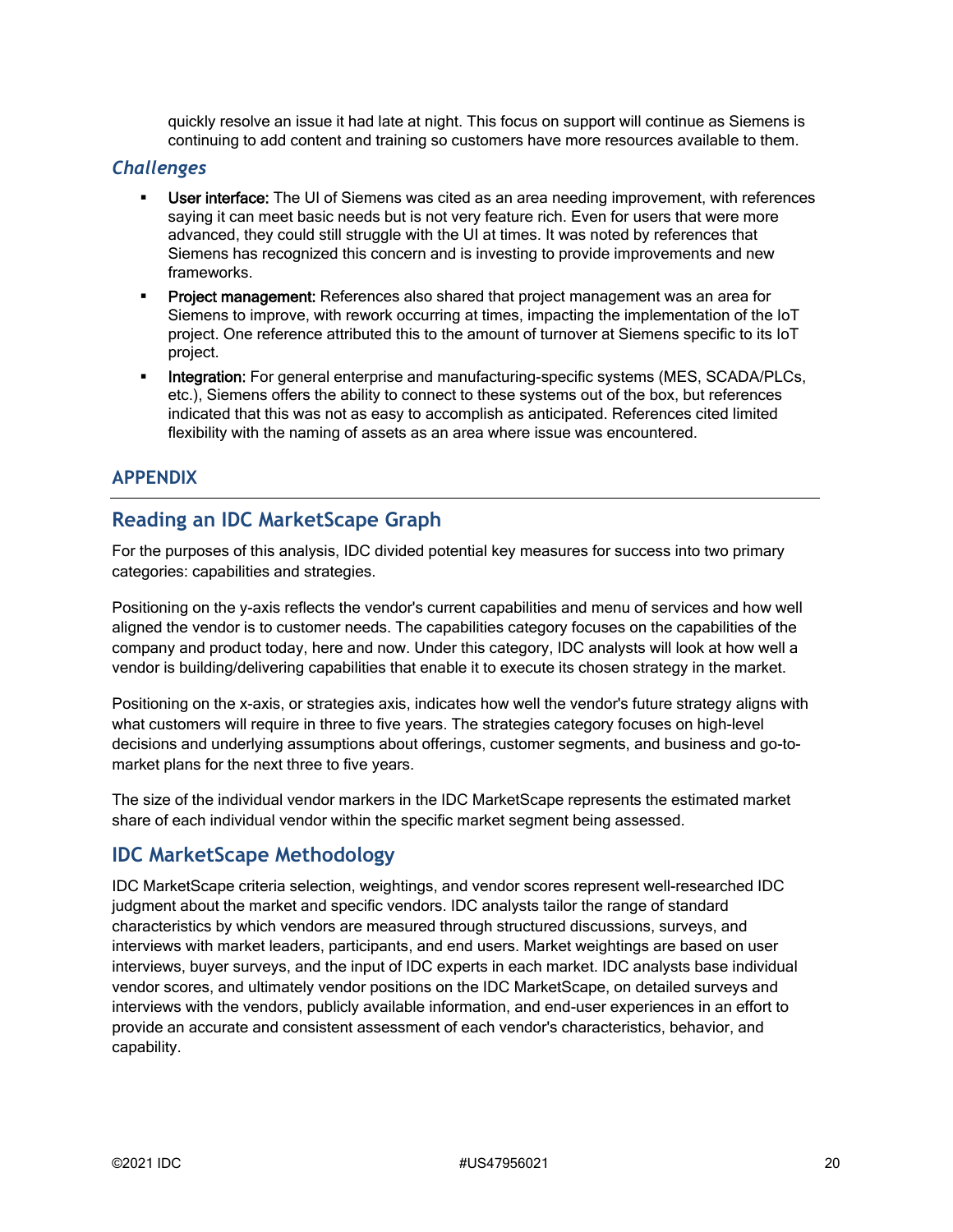## **Market Definition**

IDC's IoT software platform market is a competitive software market representing portions of selected application development and deployment and system infrastructure software markets. There are two main segments of the market that IDC currently tracks: IoT application platforms and IoT connectivity management platforms. Vendors in this study primarily sit in the IoT application platform segment of the market. Further:

- **IoT application platforms** are software platforms that provide a bundled set of capabilities required to continuously connect, manage, and visualize IoT devices and data, often offered in a platform-as-a-service (PaaS) model.
- **Industrial IoT platforms** covered in this study represent a subsegment of the IoT application platform market that are specifically focused on providing applications with access to data gathered from industrial equipment and systems.
- An IIoT application is a code set designed to automate specific sets of business processes in an industry or a business function.

For a more detailed description of the IoT platform and analytics market, see IDC's Worldwide IoT Platforms and Analytics Taxonomy, 2021 (IDC #US46462521, April 2021).

Included in this IDC MarketScape are providers with offerings for manufacturing that includes productcentric organizations across four distinct value chains:

- Asset-oriented value chain (AOVC) Industries include chemicals, metals, and pulp and paper.
- **Brand-oriented value chain (BOVC)** Industries include consumer packaged goods (CPG), food and beverage (F&B), fashion, and life sciences.
- Engineering-oriented value chain (EOVC) Industries include automotive, aerospace and defense (A&D), and industrial machinery.
- **Fechnology-oriented value chain (TOVC)** Industries include electronics and semiconductors (high tech).

## **Strategies and Capabilities Criteria**

Tables 1 and 2 provide key strategy and capability measures, respectively, for the success of selecting an industrial IoT platforms and applications vendor for the manufacturing vertical.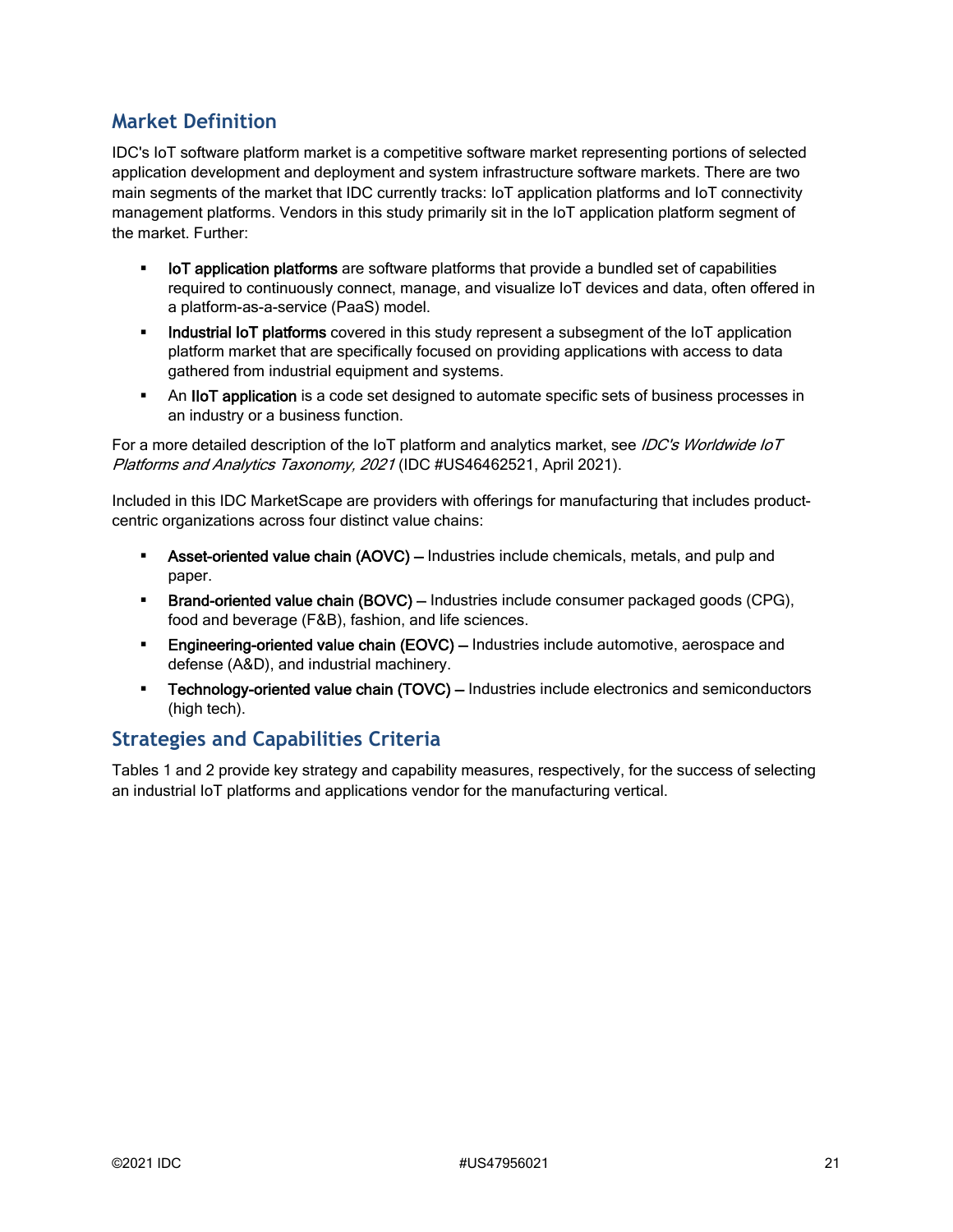# **TABLE 1**

## **Key Strategy Measures for Success: Worldwide Industrial IoT Platforms and Applications in Manufacturing**

| <b>Strategy Criteria Categories</b>    | Definitions                                                                                                                                                                                                                                                                                                                                                       | Weight (%) |
|----------------------------------------|-------------------------------------------------------------------------------------------------------------------------------------------------------------------------------------------------------------------------------------------------------------------------------------------------------------------------------------------------------------------|------------|
| Customer service                       | A vendor effectively retains customers and continues to innovate in<br>customer retention and service areas, with the implication that the company<br>will be able to achieve the level of service and support demanded by<br>customers over the next three years.                                                                                                | 12.00      |
| Delivery model                         | Plans are in place for support of offering delivery models that will match<br>customers' shifting preferences for adoption/consumption in the next five<br>years. In this market, that means planning to support multiple deployment<br>models.                                                                                                                   | 6.00       |
| Functionality and offering<br>road map | Future plans for offering functionalities are well aligned with current and<br>future customer needs. Future plans for a broad range of functionality were<br>assessed including device connectivity, device management, security, data<br>integration, data management, analytics, application development, edge<br>functionality, DevOps, and UI customization. | 12.00      |
| Growth strategy                        | Management has a strong formula for growth for the company and one that<br>aligns well with the market trends anticipated over the next three to five<br>years.                                                                                                                                                                                                   | 12.00      |
| Innovation                             | The company's innovation model maximizes its potential to generate<br>market value.                                                                                                                                                                                                                                                                               | 6.00       |
| Integration and ecosystem              | The vendor places importance on ecosystem alliances and has a strategy<br>to support various IoT endpoints as well as plans to integrate with various<br>enterprise back-end systems and third-party services. Here, road maps for<br>integration were considered.                                                                                                | 10.00      |
| Marketing                              | There is a robust game plan/strategy for all relevant facets of marketing<br>(e.g., brand development, promotion, and demand generation) that<br>matches where revenue is predicted to flow over the next five years.                                                                                                                                             | 9.00       |
| Portfolio strategy                     | The offering is well supported and enhanced by a portfolio of<br>complementary offerings offered by the company or its ecosystem of<br>partners. IDC considered the current portfolio and plans the vendor had in<br>place to expand upon that in its road map.                                                                                                   | 12.00      |
| Pricing model                          | The supplier's pricing model strategy is directly aligned with customers'<br>preferences for payment (e.g., license, service, per seat, and per<br>transaction). We looked to understand any changes the vendor plans to<br>make to the pricing strategy in the future.                                                                                           | 8.00       |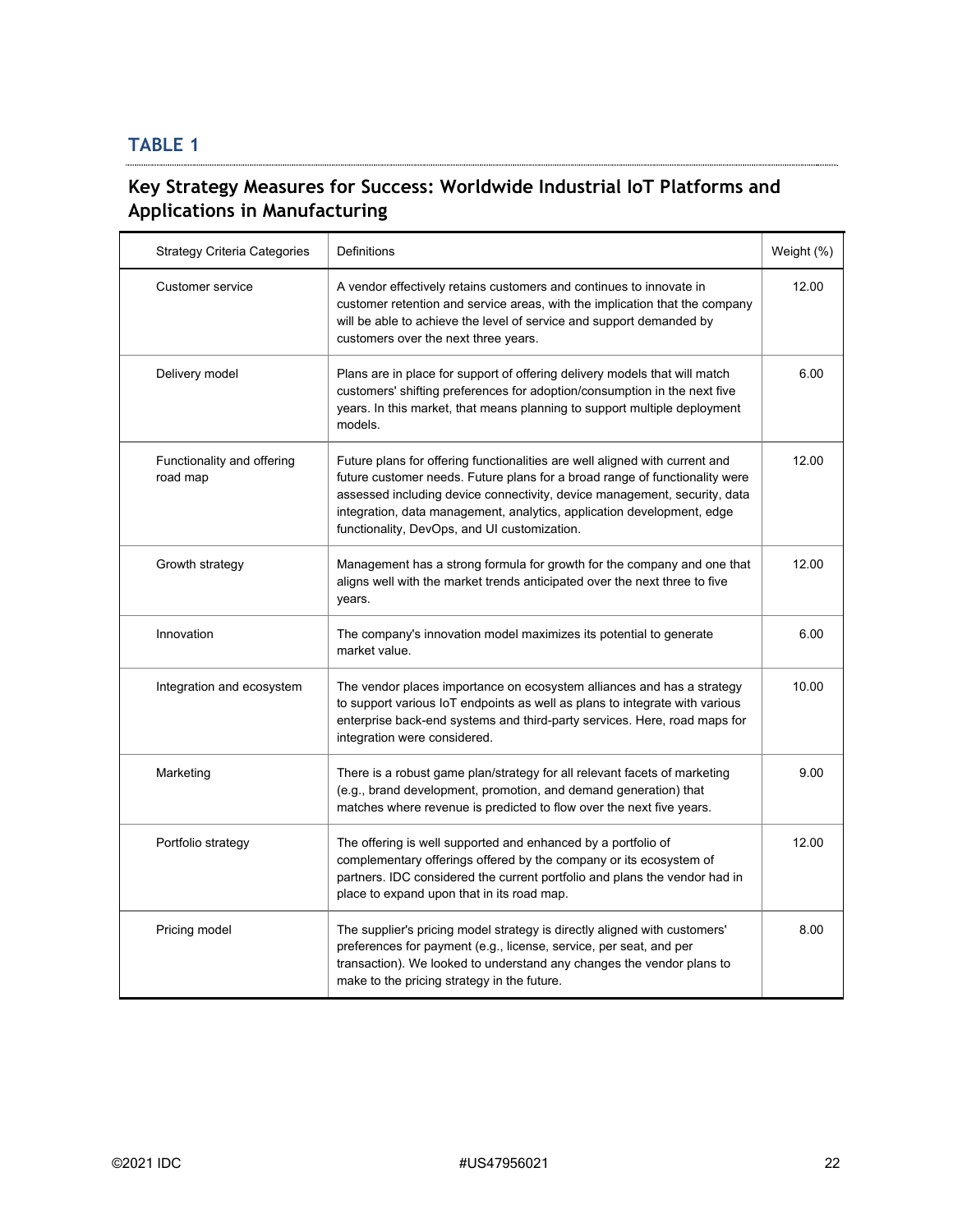## **TABLE 1**

## **Key Strategy Measures for Success: Worldwide Industrial IoT Platforms and Applications in Manufacturing**

| <b>Strategy Criteria Categories</b> | Definitions                                                                                                                                                                                                                                                                                                               | Weight (%) |
|-------------------------------------|---------------------------------------------------------------------------------------------------------------------------------------------------------------------------------------------------------------------------------------------------------------------------------------------------------------------------|------------|
| Sales/distribution strategy         | The sales/distribution strategy is aligned with the way customers want to<br>buy the offering (e.g., online, offline, direct, and indirect). A channel<br>program strategy was also taken into consideration. IDC considered any<br>plans the vendor has in place to enhance its existing sales/distribution<br>strategy. | 9.00       |
| Services strategy                   | loT platform implementations generally require some level of services<br>during the life cycle of the project. The vendor has a comprehensive<br>strategy in place to fulfill these needs - on its own or via partnership.                                                                                                | 4.00       |
| Total                               |                                                                                                                                                                                                                                                                                                                           | 100.00     |

Source: IDC, 2021

## **TABLE 2**

## **Key Capability Measures for Success: Worldwide Industrial IoT Platforms and Applications in Manufacturing**

| Capability Criteria Categories  | Definition                                                                                                                                                                                          | Weight $(\%)$ |
|---------------------------------|-----------------------------------------------------------------------------------------------------------------------------------------------------------------------------------------------------|---------------|
| Portfolio benefits              | The offering is well supported and enhanced by a portfolio of<br>complementary offerings offered by the company or its ecosystem of<br>partners.                                                    | 12.00         |
| Customer service delivery       | According to customer feedback, the company's service organization is<br>executing well. Customer feedback was the primary scoring mechanism<br>used here.                                          | 7.00          |
| Delivery model options          | Delivery model options, such as public/private cloud, on premises, and<br>multicloud, were assessed.                                                                                                | 6.00          |
| Financial/funding<br>management | IDC assessed the vendor's current financial standing and how well the<br>vendor is positioned to grow the IoT business based on these criteria.                                                     | 12.00         |
| Go-to-market capabilities       | This capability is achievable by the enablement of manufacturing partners<br>and the marketing message.                                                                                             | 9.00          |
| Growth strategy execution       | Management is executing well on its formula for growth for the company<br>(e.g., by acquisition and organic). IDC assessed revenue estimates,<br>customer growth, device growth, and other factors. | 6.00          |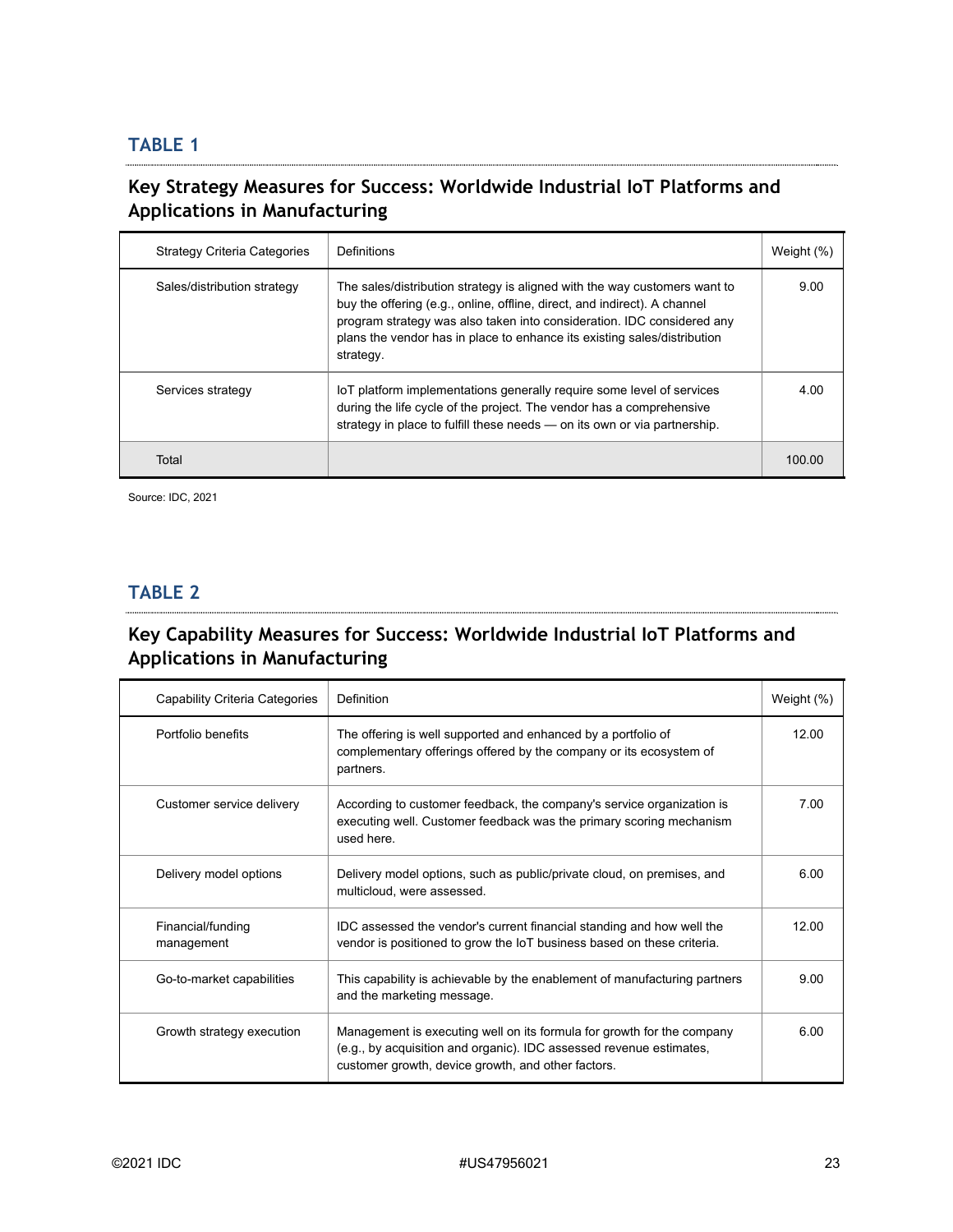#### **TABLE 2**

## **Key Capability Measures for Success: Worldwide Industrial IoT Platforms and Applications in Manufacturing**

| <b>Capability Criteria Categories</b>       | Definition                                                                                                                                                                                                                                                                                                                                                  | Weight (%) |
|---------------------------------------------|-------------------------------------------------------------------------------------------------------------------------------------------------------------------------------------------------------------------------------------------------------------------------------------------------------------------------------------------------------------|------------|
| <b>IIoT</b> analytics                       | A broad range of IoT analytics functionality was assessed as part of the<br>vendor's offering.                                                                                                                                                                                                                                                              | 3.00       |
| IIoT platform functionality and<br>offering | A broad range of functionality was assessed including device connectivity,<br>device management, security, data integration, data management,<br>analytics, application development, edge functionality, DevOps, and UI<br>customization.                                                                                                                   | 6.00       |
| Innovation/R&D pace and<br>productivity     | Reference and analyst evaluation of innovation/R&D is based on customer<br>and prospect discussions and industry knowledge.                                                                                                                                                                                                                                 | 6.00       |
| Integration                                 | Front-end and back-end integrations were assessed. Front-end integration<br>refers to the ability to connect to and support various IoT endpoint devices.<br>Back-end integration refers to the ability to integrate IoT data with<br>enterprise or third-party systems and services.                                                                       | 10.00      |
| Pricing/contracting                         | There are many IIoT platform pricing models. They can be based on data<br>exchanged with the platform, CPUs, devices/sensors/assets, or users - or<br>some combination thereof. There is no one-size-fits-all model because<br>different pricing models fit different business use cases. Customer<br>feedback was the primary scoring mechanism used here. | 7.00       |
| Sales/distribution capabilities             | The current sales/distribution structure is aligned with the way customers,<br>especially those in high-growth market segments, want to buy (e.g., online,<br>offline, direct, and indirect). Channel programs are in place to enhance<br>growth.                                                                                                           | 9.00       |
| Range of services                           | IoT projects are often part of a larger digital transformation. Customers<br>often need help at various stages of the project - from the initial consulting<br>on project goals to technology implementation to managed services. IDC<br>assessed how well the vendor's services portfolio complements the<br>vendor's IoT platform strategy.               | 4.00       |
| Customer satisfaction                       | Customer satisfaction is based on the ease of use of a vendor's product<br>and reference ratings on configurability and support.                                                                                                                                                                                                                            | 3.00       |
| Total                                       |                                                                                                                                                                                                                                                                                                                                                             | 100.00     |

Source: IDC, 2021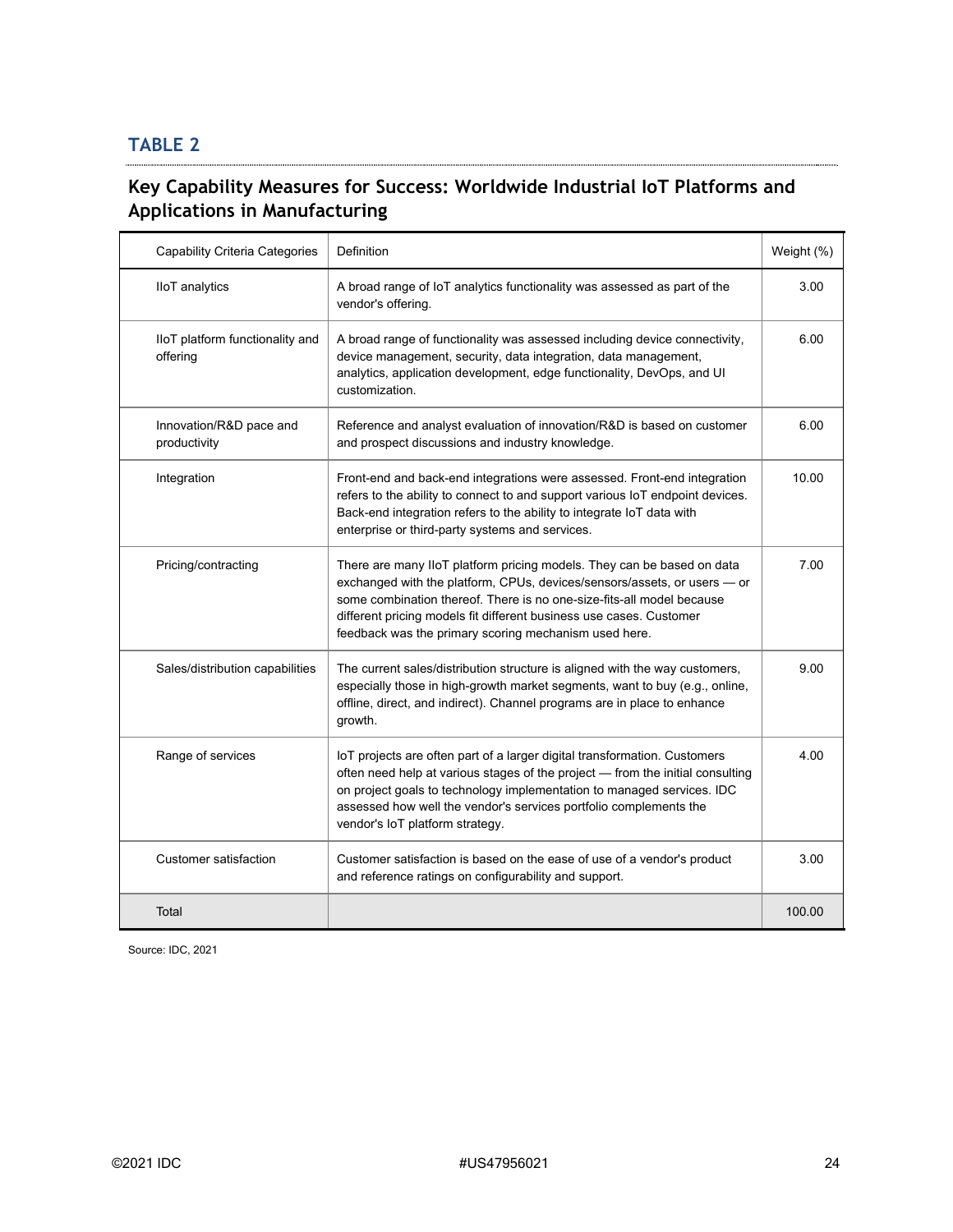#### **LEARN MORE**

#### **Related Research**

- Asset-Oriented Manufacturing Value Chain 2021 Investment Guide (IDC #US47583821, April 2021)
- **Brand-Oriented Manufacturing Value Chain 2021 Investment Guide (IDC #US47583921, April)** 2021)
- **Engineering-Oriented Manufacturing Value Chain 2021 Investment Guide (IDC #US47584021,** April 2021)
- **Technology-Oriented Manufacturing Value Chain 2021 Investment Guide (IDC #US47584121,** April 2021)
- **IDC's Worldwide IoT Platforms and Analytics Taxonomy, 2021 (IDC #US46462521, April** 2021)
- Top 5 Trends for IoT Platform and Analytics in 2021 (IDC #US46462221, March 2021)
- DC Market Glance: IoT Platforms and Analytics, 1Q21 (IDC #US46462021, February 2021)
- **Worldwide Internet of Things Software Platform Forecast, 2019-2023 (IDC #US43880319,** September 2019)

#### **Synopsis**

This IDC study uses the IDC MarketScape model to provide an assessment of vendors participating in the industrial IoT platforms and applications market. This study specifically analyzed these offerings from a manufacturing industry perspective.

"IoT is not a new topic for manufacturing; companies have been utilizing the technology for years, and it remains a high priority. What has been noticeable this year is the number of manufacturers utilizing IoT to connect their products and uncover new service opportunities," says Reid Paquin, research director, IDC Manufacturing IT Priorities and Strategies (ITP&S).

"By providing industrial companies with a common way to access, manage, and visualize IoT data, as well as build and deploy IoT applications, industrial IoT platforms play a key role in supporting the goals of manufacturing organizations today," says Stacy Crook, research director, IoT, IDC. "As the market has matured, manufacturers can now take advantage of prepackaged IoT applications that can help them realize value from their IoT data faster."